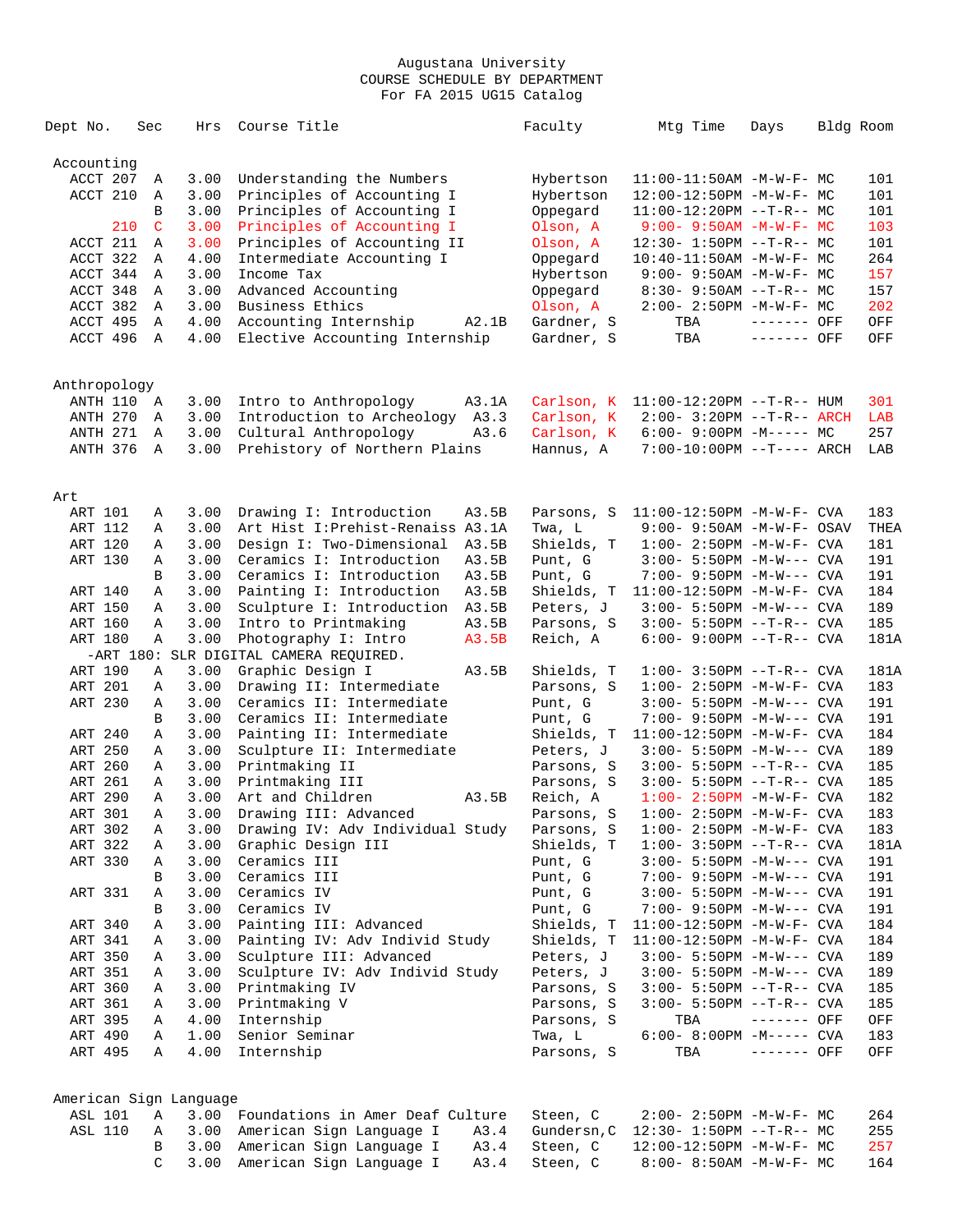| Dept No.          | Sec            | Hrs                     | Course Title                     |      | Faculty              | Mtg Time                                               | Days        | Bldg Room   |
|-------------------|----------------|-------------------------|----------------------------------|------|----------------------|--------------------------------------------------------|-------------|-------------|
| <b>ASL 210</b>    | Α<br>B         | 3.00<br><b>CANCELED</b> | American Sign Language III       |      | Steen, C             | $11:00-12:20PM$ --T-R-- MC                             |             | 201         |
| Athletic Training |                |                         |                                  |      |                      |                                                        |             |             |
| AT 101            | Α              | 2.00                    | Athletic Training Experience I   |      | Johnson, K           | 9:00- 9:50AM -M-W-F- ELMN                              |             | 123         |
| AT 301            | Α              | 2.00                    | Athletic Training Experience III |      | Rinne, J             | $1:00 - 1:50PM -T-R-- ELMN$                            |             | 123         |
| AT 350            | Α              | 4.00                    | Assessment of Athletic Injuries  |      | Gerry, B             | $9:00 - 9:50AM - MTW-F - ELMN$                         |             | 230         |
| AT 370            | Α              | 3.00                    | Therapeutic Modalities/AthltTrng |      | Day, J               | $1:00-1:50PM -M-W-F-ELMN$                              |             | 241         |
| AT 375            | Α              | 1.00                    | General Medical Practicum        |      | Day, J               | $1:00 - 1:50PM$ ----R-- ELMN                           |             | 241         |
| AT 395            | Α              | 4.00                    | Athletic Training Internship     |      | Gerry, B             | TBA                                                    | ------- OFF | OFF         |
| AT 401            | Α              | 2.00                    | Athletic Training Experience IV  |      | Haywood, E           | 11:00-11:50AM --T-R-- ELMN                             |             | 123         |
| AT 495            | Α              | 4.00                    | Athletic Training Internship II  |      | Gerry, B             | TBA                                                    | ------- OFF | OFF         |
| Biology           |                |                         |                                  |      |                      |                                                        |             |             |
| BIOL 110          | $\mathbb{A}$   | 4.00                    | Biology & Human Concerns         | A3.2 | Lewis, A             | 12:00-12:50PM -M-W-F- MC                               |             | 201         |
|                   |                |                         |                                  |      | Mallowa              |                                                        |             |             |
|                   |                |                         |                                  |      | Lewis, A             | $8:00 - 9:50AM -T--- GSC$                              |             | 161         |
|                   | B              | 4.00                    | Biology & Human Concerns         | A3.2 | Lewis, A             | $12:00-12:50PM -M-W-F-MC$                              |             | 201         |
|                   |                |                         |                                  |      | Mallowa              |                                                        |             |             |
|                   |                |                         |                                  |      | Mallowa              | 10:40-12:30PM --T---- GSC                              |             | 161         |
|                   | C              | 4.00                    | Biology & Human Concerns         | A3.2 | Lewis, A             | 12:00-12:50PM -M-W-F- MC                               |             | 201         |
|                   |                |                         |                                  |      | Mallowa              |                                                        |             |             |
|                   |                |                         |                                  |      | Lewis                | $1:00-2:50PM --T---GSC$                                |             | 161         |
| <b>BIOL 120</b>   |                | A1 4.00                 | Biological Principles I          | A3.2 | Lewis, A             | $9:00 - 9:50AM - M - W - F - OSAV$                     |             | FELL        |
|                   |                |                         |                                  |      | Baye, L              |                                                        |             |             |
|                   | A2             | 4.00                    | Biological Principles I          | A3.2 | Miles, C<br>Lewis, A | $1:00-2:50PM$ --T---- GSC<br>9:00- 9:50AM -M-W-F- OSAV |             | 169<br>FELL |
|                   |                |                         |                                  |      | Baye, L              |                                                        |             |             |
|                   |                |                         |                                  |      | Mallowa              | $2:00 - 3:50PM$ ---W--- GSC                            |             | 161         |
|                   | A3             | 4.00                    | Biological Principles I          | A3.2 | Lewis, A             | $9:00 - 9:50AM - M - W - F - OSAV$                     |             | FELL        |
|                   |                |                         |                                  |      | Baye, L              |                                                        |             |             |
|                   |                |                         |                                  |      | Lewis, A             | $11:00-12:50PM$ ----R-- GSC                            |             | 161         |
|                   | B1             | 4.00                    | Biological Principles I          | A3.2 | Lewis, A             | $2:00-2:50PM -M-W-F-MC$                                |             | 201         |
|                   |                |                         |                                  |      | Baye, L              |                                                        |             |             |
|                   |                |                         |                                  |      | Mallowa              | $8:00 - 9:50AM$ ----R-- GSC                            |             | 153         |
|                   | B <sub>2</sub> | 4.00                    | Biological Principles I          | A3.2 | Lewis, A             | $2:00 - 2:50PM -M-W-F - MC$                            |             | 201         |
|                   |                |                         |                                  |      | Baye, L<br>Mallowa   | $11:00-12:50PM$ ----R-- GSC                            |             | 153         |
|                   |                |                         | C1 4.00 Biological Principles I  | A3.2 | Spencer, C           | $1:00 - 1:50PM - M - W - F - OSAV$                     |             | FELL        |
|                   |                |                         |                                  |      | Gubbels              |                                                        |             |             |
|                   |                |                         |                                  |      | Spencer, C           | $8:00 - 9:50AM$ ----R-- GSC                            |             | 161         |
|                   | C2             |                         | 4.00 Biological Principles I     | A3.2 | Spencer, C           | $1:00 - 1:50PM -M-W-F - OSAV$                          |             | FELL        |
|                   |                |                         |                                  |      | Gubbels              |                                                        |             |             |
|                   |                |                         |                                  |      | Gubbels              | $2:00 - 3:50PM$ ----R-- GSC                            |             | 161         |
|                   | D1             | 4.00                    | Biological Principles I          | A3.2 | Baye, L              | 11:00-11:50AM -M-W-F- MC                               |             | 201         |
|                   |                |                         |                                  |      | Lewis, A             |                                                        |             |             |
|                   |                |                         |                                  |      | Mallowa              | $8:00 - 9:50AM$ ---W--- GSC                            |             | 161         |
|                   | D2             | 4.00                    | Biological Principles I          | A3.2 | Baye, L<br>Lewis, A  | 11:00-11:50AM -M-W-F- MC                               |             | 201         |
|                   |                |                         |                                  |      | Mallowa              | $2:00 - 3:50PM$ ----R-- GSC                            |             | 153         |
| BIOL 150          | Α              | 4.00                    | Human Anatomy                    |      | Vogelmann            | 8:00- 8:50AM -M-W-F- HUM                               |             | 226         |
|                   |                |                         |                                  |      | Vogelmann            | $12:00 - 1:50PM$ ----R-- GSC                           |             | 163         |
|                   | В              | 4.00                    | Human Anatomy                    |      | Vogelmann            | $8:00 - 8:50AM - M - W - F - HUM$                      |             | 226         |
|                   |                |                         |                                  |      | Baye, L              | 2:30- 4:20PM ----R-- GSC                               |             | 163         |
| BIOL 225          | Α              | 4.00                    | Human Physiology                 |      | Gubbels              | $10:40-11:50AM$ -M-W-F- OSAV                           |             | FELL        |
|                   |                |                         |                                  |      | Vogelmann            | $8:00 - 9:50AM -T--- GSC$                              |             | 153         |
|                   | В              | 4.00                    | Human Physiology                 |      | Gubbels              | $10:40-11:50AM$ -M-W-F- OSAV                           |             | FELL        |
|                   |                |                         |                                  |      | Vogelmann            | $11:00-12:50PM$ --T---- GSC                            |             | 153         |
|                   | $\mathsf C$    | 4.00                    | Human Physiology                 |      | Gubbels              | $10:40-11:50AM$ -M-W-F- OSAV                           |             | FELL        |
|                   | D              | 4.00                    | Human Physiology                 |      | Vogelmann<br>Gubbels | $2:00-3:50PM -T---GSC$<br>10:40-11:50AM -M-W-F- OSAV   |             | 153<br>FELL |
|                   |                |                         |                                  |      | Vogelmann            | $12:30 - 2:20PM$ ---W--- GSC                           |             | 153         |
|                   |                |                         |                                  |      |                      |                                                        |             |             |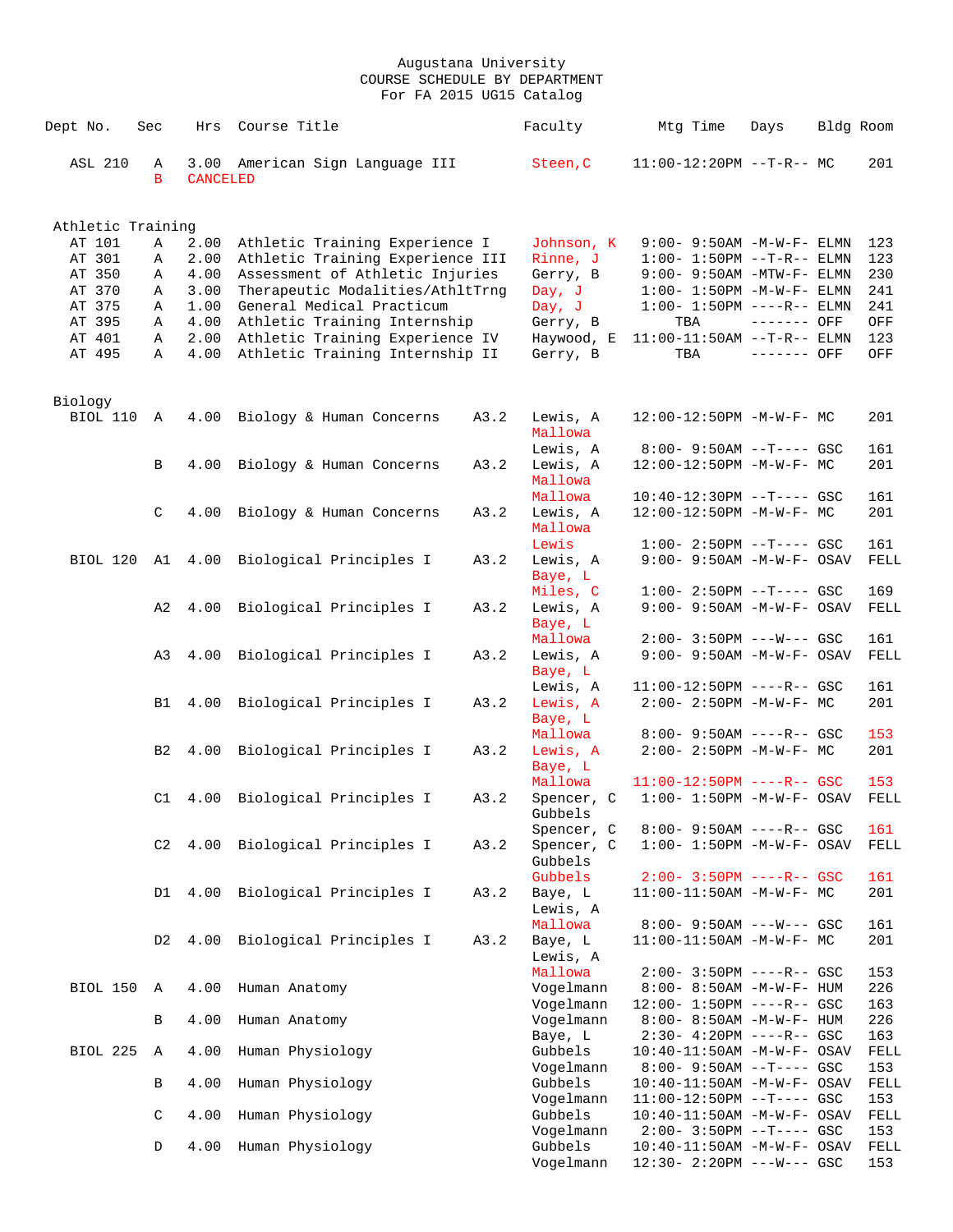| Dept No.                                                                                                                                       | Sec                                                                               | Hrs                                                                                                                          | Course Title                                                                                                                                                                                                                                                                                                                                                                                                                        |       | Faculty                                                                                                                                                                                                     | Mtg Time                                                                                                                                                                                                                                                                                                                                                                                                                                                                                           | Days         | Bldg Room                                                                                                    |
|------------------------------------------------------------------------------------------------------------------------------------------------|-----------------------------------------------------------------------------------|------------------------------------------------------------------------------------------------------------------------------|-------------------------------------------------------------------------------------------------------------------------------------------------------------------------------------------------------------------------------------------------------------------------------------------------------------------------------------------------------------------------------------------------------------------------------------|-------|-------------------------------------------------------------------------------------------------------------------------------------------------------------------------------------------------------------|----------------------------------------------------------------------------------------------------------------------------------------------------------------------------------------------------------------------------------------------------------------------------------------------------------------------------------------------------------------------------------------------------------------------------------------------------------------------------------------------------|--------------|--------------------------------------------------------------------------------------------------------------|
|                                                                                                                                                | E                                                                                 | 4.00                                                                                                                         | Human Physiology                                                                                                                                                                                                                                                                                                                                                                                                                    |       | Gubbels                                                                                                                                                                                                     | $10:40-11:50AM$ -M-W-F- OSAV                                                                                                                                                                                                                                                                                                                                                                                                                                                                       |              | FELL                                                                                                         |
|                                                                                                                                                |                                                                                   |                                                                                                                              |                                                                                                                                                                                                                                                                                                                                                                                                                                     |       | Vogelmann                                                                                                                                                                                                   | $3:00-4:50PM$ ---W--- GSC                                                                                                                                                                                                                                                                                                                                                                                                                                                                          |              | 153                                                                                                          |
| <b>BIOL 233</b>                                                                                                                                | $\mathbb{A}$                                                                      | 4.00                                                                                                                         | Genetics                                                                                                                                                                                                                                                                                                                                                                                                                            |       | Vitiello                                                                                                                                                                                                    | 2:00- 2:50PM -M-W-F- OSAV                                                                                                                                                                                                                                                                                                                                                                                                                                                                          |              | FELL                                                                                                         |
|                                                                                                                                                |                                                                                   |                                                                                                                              |                                                                                                                                                                                                                                                                                                                                                                                                                                     |       | Vitiello                                                                                                                                                                                                    | $9:00-11:50AM$ --T---- GSC                                                                                                                                                                                                                                                                                                                                                                                                                                                                         |              | 151                                                                                                          |
|                                                                                                                                                | B                                                                                 | 4.00                                                                                                                         | Genetics                                                                                                                                                                                                                                                                                                                                                                                                                            |       | Vitiello                                                                                                                                                                                                    | 2:00- 2:50PM -M-W-F- OSAV                                                                                                                                                                                                                                                                                                                                                                                                                                                                          |              | FELL                                                                                                         |
|                                                                                                                                                |                                                                                   |                                                                                                                              |                                                                                                                                                                                                                                                                                                                                                                                                                                     |       | Vitiello                                                                                                                                                                                                    | $1:00-3:50PM -T---GSC$                                                                                                                                                                                                                                                                                                                                                                                                                                                                             |              | 151                                                                                                          |
|                                                                                                                                                | $\mathsf C$                                                                       | 4.00                                                                                                                         | Genetics                                                                                                                                                                                                                                                                                                                                                                                                                            |       | Vitiello                                                                                                                                                                                                    | 2:00- 2:50PM -M-W-F- OSAV                                                                                                                                                                                                                                                                                                                                                                                                                                                                          |              | FELL                                                                                                         |
|                                                                                                                                                |                                                                                   |                                                                                                                              |                                                                                                                                                                                                                                                                                                                                                                                                                                     |       | King, L                                                                                                                                                                                                     | $8:00-10:50AM$ ----R-- GSC                                                                                                                                                                                                                                                                                                                                                                                                                                                                         |              | 151                                                                                                          |
|                                                                                                                                                | D                                                                                 | 4.00                                                                                                                         | Genetics                                                                                                                                                                                                                                                                                                                                                                                                                            |       | Vitiello                                                                                                                                                                                                    | $2:00 - 2:50PM -M-W-F - OSAV$                                                                                                                                                                                                                                                                                                                                                                                                                                                                      |              | FELL                                                                                                         |
|                                                                                                                                                |                                                                                   |                                                                                                                              |                                                                                                                                                                                                                                                                                                                                                                                                                                     |       | Vitiello                                                                                                                                                                                                    | $12:00 - 2:50PM$ ----R-- GSC                                                                                                                                                                                                                                                                                                                                                                                                                                                                       |              | 151                                                                                                          |
|                                                                                                                                                | $\mathbf E$                                                                       | 4.00                                                                                                                         | Genetics                                                                                                                                                                                                                                                                                                                                                                                                                            |       | Vitiello                                                                                                                                                                                                    | $2:00 - 2:50PM -M-W-F-OSAV$                                                                                                                                                                                                                                                                                                                                                                                                                                                                        |              | FELL                                                                                                         |
|                                                                                                                                                |                                                                                   |                                                                                                                              |                                                                                                                                                                                                                                                                                                                                                                                                                                     |       | King, L                                                                                                                                                                                                     | $6:00 - 8:50PM -T--- GSC$                                                                                                                                                                                                                                                                                                                                                                                                                                                                          |              | 151                                                                                                          |
| BIOL 344                                                                                                                                       | $\mathbb{A}$                                                                      | 4.00                                                                                                                         | General Microbiology                                                                                                                                                                                                                                                                                                                                                                                                                |       | Egland                                                                                                                                                                                                      | $11:00-11:50AM$ -M-W-F- MC                                                                                                                                                                                                                                                                                                                                                                                                                                                                         |              | 157                                                                                                          |
|                                                                                                                                                |                                                                                   |                                                                                                                              |                                                                                                                                                                                                                                                                                                                                                                                                                                     |       | King, L                                                                                                                                                                                                     | $8:00-10:50AM$ --T---- GSC                                                                                                                                                                                                                                                                                                                                                                                                                                                                         |              | 259                                                                                                          |
| BIOL 346                                                                                                                                       | Α                                                                                 | 4.00                                                                                                                         | Developmental Biology                                                                                                                                                                                                                                                                                                                                                                                                               | A2.1B | Miles, C                                                                                                                                                                                                    | $8:00 - 8:50AM$ -M-W-F- GSC                                                                                                                                                                                                                                                                                                                                                                                                                                                                        |              | 163                                                                                                          |
|                                                                                                                                                |                                                                                   |                                                                                                                              |                                                                                                                                                                                                                                                                                                                                                                                                                                     |       | Miles, C                                                                                                                                                                                                    |                                                                                                                                                                                                                                                                                                                                                                                                                                                                                                    |              | 163                                                                                                          |
|                                                                                                                                                |                                                                                   |                                                                                                                              |                                                                                                                                                                                                                                                                                                                                                                                                                                     |       |                                                                                                                                                                                                             | $8:00-10:50AM$ ----R-- GSC                                                                                                                                                                                                                                                                                                                                                                                                                                                                         |              |                                                                                                              |
| BIOL 348                                                                                                                                       | Α                                                                                 | 4.00                                                                                                                         | Principles of Ecology                                                                                                                                                                                                                                                                                                                                                                                                               |       | Spencer, C                                                                                                                                                                                                  | $9:00 - 9:50AM - M - W - F - GSC$                                                                                                                                                                                                                                                                                                                                                                                                                                                                  |              | 169                                                                                                          |
|                                                                                                                                                |                                                                                   |                                                                                                                              |                                                                                                                                                                                                                                                                                                                                                                                                                                     |       | Spencer, C                                                                                                                                                                                                  | $1:00-4:50PM$ ----R-- GSC                                                                                                                                                                                                                                                                                                                                                                                                                                                                          |              | 169                                                                                                          |
| <b>BIOL 352</b>                                                                                                                                | A                                                                                 | 4.00                                                                                                                         | Terrestrial Plant Ecology                                                                                                                                                                                                                                                                                                                                                                                                           |       | Matzner                                                                                                                                                                                                     | 11:00-11:50AM -M-W-F- GSC                                                                                                                                                                                                                                                                                                                                                                                                                                                                          |              | 169                                                                                                          |
|                                                                                                                                                |                                                                                   |                                                                                                                              |                                                                                                                                                                                                                                                                                                                                                                                                                                     |       | Matzner                                                                                                                                                                                                     | $8:00-10:50AM$ --T---- GSC                                                                                                                                                                                                                                                                                                                                                                                                                                                                         |              | 169                                                                                                          |
| BIOL 354                                                                                                                                       | A                                                                                 | 4.00                                                                                                                         | Biological Chemistry                                                                                                                                                                                                                                                                                                                                                                                                                | A2.1B | Larson, Mk                                                                                                                                                                                                  | 12:00-12:50PM -M-W-F- MC                                                                                                                                                                                                                                                                                                                                                                                                                                                                           |              | 202                                                                                                          |
|                                                                                                                                                |                                                                                   |                                                                                                                              |                                                                                                                                                                                                                                                                                                                                                                                                                                     |       | Larson, Mk                                                                                                                                                                                                  | $8:00-10:50AM$ --T---- GSC                                                                                                                                                                                                                                                                                                                                                                                                                                                                         |              | 163                                                                                                          |
|                                                                                                                                                | В                                                                                 | 4.00                                                                                                                         | Biological Chemistry                                                                                                                                                                                                                                                                                                                                                                                                                | A2.1B | Larson, Mk                                                                                                                                                                                                  | 12:00-12:50PM -M-W-F- MC                                                                                                                                                                                                                                                                                                                                                                                                                                                                           |              | 202                                                                                                          |
|                                                                                                                                                |                                                                                   |                                                                                                                              |                                                                                                                                                                                                                                                                                                                                                                                                                                     |       | Larson, Mk                                                                                                                                                                                                  | $11:00 - 1:50PM -T--- GSC$                                                                                                                                                                                                                                                                                                                                                                                                                                                                         |              | 163                                                                                                          |
|                                                                                                                                                | $\mathsf{C}$                                                                      | 4.00                                                                                                                         | Biological Chemistry                                                                                                                                                                                                                                                                                                                                                                                                                | A2.1B |                                                                                                                                                                                                             | Larson, Mk 12:00-12:50PM -M-W-F- MC                                                                                                                                                                                                                                                                                                                                                                                                                                                                |              | 202                                                                                                          |
|                                                                                                                                                |                                                                                   |                                                                                                                              |                                                                                                                                                                                                                                                                                                                                                                                                                                     |       | Larson, Mk                                                                                                                                                                                                  | $2:00 - 4:50PM$ --T---- GSC                                                                                                                                                                                                                                                                                                                                                                                                                                                                        |              | 163                                                                                                          |
| <b>BIOL 368</b>                                                                                                                                | $\mathbf{A}$                                                                      | 4.00                                                                                                                         | <b>CANCELED</b>                                                                                                                                                                                                                                                                                                                                                                                                                     |       |                                                                                                                                                                                                             |                                                                                                                                                                                                                                                                                                                                                                                                                                                                                                    |              |                                                                                                              |
| BIOL 395 A                                                                                                                                     |                                                                                   | 4.00                                                                                                                         | Internship                                                                                                                                                                                                                                                                                                                                                                                                                          |       | Eqland                                                                                                                                                                                                      | TBA                                                                                                                                                                                                                                                                                                                                                                                                                                                                                                | ------- OFF  | OFF                                                                                                          |
| BIOL 490                                                                                                                                       | Α                                                                                 | 1.00                                                                                                                         | Biology Seminar                                                                                                                                                                                                                                                                                                                                                                                                                     |       | Eqland                                                                                                                                                                                                      | TBA                                                                                                                                                                                                                                                                                                                                                                                                                                                                                                | $------ GSC$ |                                                                                                              |
| BSAD 205<br>BSAD 310<br>BSAD 315<br>BSAD 320<br>BSAD 330<br>BSAD 340<br>BSAD 341<br>BSAD 342<br>BSAD 382 A<br>BSAD 413<br>BSAD 421<br>BSAD 431 | A<br>B<br>Α<br>B<br>Α<br>A<br>B<br>$\mathbb A$<br>B<br>Α<br>Α<br>Α<br>Α<br>A<br>A | 3.00<br>3.00<br>3.00<br>3.00<br>3.00<br>3.00<br>3.00<br>3.00<br>3.00<br>3.00<br>3.00<br>3.00<br>3.00<br>3.00<br>3.00<br>3.00 | Management Information Systems I<br>Management Information Systems I<br>Principles of Marketing<br>Principles of Marketing<br>Business Intelligence<br>Principles of Management<br>Principles of Management<br>Principles of Finance<br>Principles of Finance<br>Business Law I<br>The Legal Environment of Sport<br>Project Management<br>Business Ethics<br>Marketing Promotions<br>Human Resource Management<br>Advanced Finance | A2.1B | Entwistle<br>Entwistle<br>Keltgen, J<br>Keltgen, J<br>Sougstad<br>Gardner, S<br>Gardner, S<br>Koepsell<br>Koepsell<br>Harris, J<br>Harris, J<br>Sougstad<br>Olson, A<br>Keltgen, J<br>Harris, J<br>Koepsell | $8:30 - 9:50AM -T-R-- MC$<br>$11:00-12:20PM$ --T-R-- MC<br>$8:00 - 8:50AM - M - W - F - MC$<br>$9:00 - 9:50AM - M - W - F - MC$<br>8:00- 8:50AM -M-W-F- MC<br>12:00-12:50PM -M-W-F- MC<br>$1:00 - 1:50PM - M - W - F - MC$<br>$1:00 - 1:50PM - M - W - F - MC$<br>$3:30-4:50PM -T-R--MC$<br>$11:00-12:20PM$ --T-R-- MC<br>$6:30 - 9:30PM -M--- MC$<br>$8:30 - 9:50AM -T-R-- MC$<br>$2:00-2:50PM -M-W-F-MC$<br>$11:00-12:20PM$ --T-R-- MC<br>$8:30 - 9:50AM -T-R-- MC$<br>$12:30 - 1:50PM -T-R--MC$ |              | 002<br>002<br>264<br>264<br>002<br>103<br>103<br>264<br>153<br>103<br>101<br>264<br>202<br>255<br>103<br>157 |
| BSAD 475                                                                                                                                       | Α                                                                                 | 3.00                                                                                                                         | Statistics and Sports                                                                                                                                                                                                                                                                                                                                                                                                               |       | Sougstad                                                                                                                                                                                                    | $6:30-9:30PM --T---MC$                                                                                                                                                                                                                                                                                                                                                                                                                                                                             |              | 002                                                                                                          |
| BSAD 495 A                                                                                                                                     |                                                                                   | 3.00                                                                                                                         | Business Internship                                                                                                                                                                                                                                                                                                                                                                                                                 | A2.1B | Gardner, S                                                                                                                                                                                                  | TBA                                                                                                                                                                                                                                                                                                                                                                                                                                                                                                | ------- OFF  | OFF                                                                                                          |
| BSAD 496 A                                                                                                                                     |                                                                                   | 4.00                                                                                                                         | Business Internship                                                                                                                                                                                                                                                                                                                                                                                                                 |       | Gardner, S                                                                                                                                                                                                  | TBA                                                                                                                                                                                                                                                                                                                                                                                                                                                                                                | ------- OFF  | OFF                                                                                                          |
| Chemistry                                                                                                                                      |                                                                                   |                                                                                                                              |                                                                                                                                                                                                                                                                                                                                                                                                                                     |       |                                                                                                                                                                                                             |                                                                                                                                                                                                                                                                                                                                                                                                                                                                                                    |              |                                                                                                              |
| CHEM 102 A                                                                                                                                     |                                                                                   |                                                                                                                              | 0.00 Trustee's Fellowshp in Chemistry                                                                                                                                                                                                                                                                                                                                                                                               |       | Eichler                                                                                                                                                                                                     | $10:00-10:50AM$ --T---- MC                                                                                                                                                                                                                                                                                                                                                                                                                                                                         |              | 157                                                                                                          |
|                                                                                                                                                |                                                                                   |                                                                                                                              | -CHEM 102: BY INVITATION FROM DEPT ONLY. ONE CREDIT COURSE, BUT MUST ATTEND BOTH SEMESTERS TO                                                                                                                                                                                                                                                                                                                                       |       |                                                                                                                                                                                                             |                                                                                                                                                                                                                                                                                                                                                                                                                                                                                                    |              |                                                                                                              |
|                                                                                                                                                |                                                                                   |                                                                                                                              | RECEIVE 1 CREDIT.                                                                                                                                                                                                                                                                                                                                                                                                                   |       |                                                                                                                                                                                                             |                                                                                                                                                                                                                                                                                                                                                                                                                                                                                                    |              |                                                                                                              |
| CHEM 116 A1 4.00                                                                                                                               |                                                                                   |                                                                                                                              | General Chemistry I                                                                                                                                                                                                                                                                                                                                                                                                                 | A3.2  | Strandjord                                                                                                                                                                                                  | $8:00 - 8:50AM - M - W - F - MC$                                                                                                                                                                                                                                                                                                                                                                                                                                                                   |              | 202                                                                                                          |
|                                                                                                                                                |                                                                                   |                                                                                                                              |                                                                                                                                                                                                                                                                                                                                                                                                                                     |       | Buhl, A                                                                                                                                                                                                     | $1:00-2:50PM -M---GSC$                                                                                                                                                                                                                                                                                                                                                                                                                                                                             |              | 243                                                                                                          |
|                                                                                                                                                | A2                                                                                |                                                                                                                              | 4.00 General Chemistry I                                                                                                                                                                                                                                                                                                                                                                                                            | A3.2  | Strandjord                                                                                                                                                                                                  | $8:00 - 8:50AM - M - W - F - MC$                                                                                                                                                                                                                                                                                                                                                                                                                                                                   |              | 202                                                                                                          |
|                                                                                                                                                |                                                                                   |                                                                                                                              |                                                                                                                                                                                                                                                                                                                                                                                                                                     |       | Buhl, A                                                                                                                                                                                                     | $4:00 - 5:50PM -T--- GSC$                                                                                                                                                                                                                                                                                                                                                                                                                                                                          |              | 243                                                                                                          |
|                                                                                                                                                | B1                                                                                |                                                                                                                              | 4.00 General Chemistry I                                                                                                                                                                                                                                                                                                                                                                                                            | A3.2  | Strandjord                                                                                                                                                                                                  | $9:00 - 9:50AM - M-W-F - MC$                                                                                                                                                                                                                                                                                                                                                                                                                                                                       |              | 202                                                                                                          |
|                                                                                                                                                |                                                                                   |                                                                                                                              |                                                                                                                                                                                                                                                                                                                                                                                                                                     |       |                                                                                                                                                                                                             |                                                                                                                                                                                                                                                                                                                                                                                                                                                                                                    |              |                                                                                                              |

 $\verb|Buhl|$ , A  $\verb|Bil|$ , A  $\verb|Bil|$   $\verb|Bil|$   $\verb|Bil|$   $\verb|Bil|$   $\verb|Bil|$   $\verb|Bil|$   $\verb|Bil|$   $\verb|Bil|$   $\verb|Bil|$   $\verb|Bil|$   $\verb|Bil|$   $\verb|Bil|$   $\verb|Bil|$   $\verb|Bil|$   $\verb|Bil|$   $\verb|Bil|$   $\verb|Bil|$   $\verb|Bil|$   $\verb|Bil|$   $\verb|Bil|$   $\verb|Bil|$   $\verb|Bil|$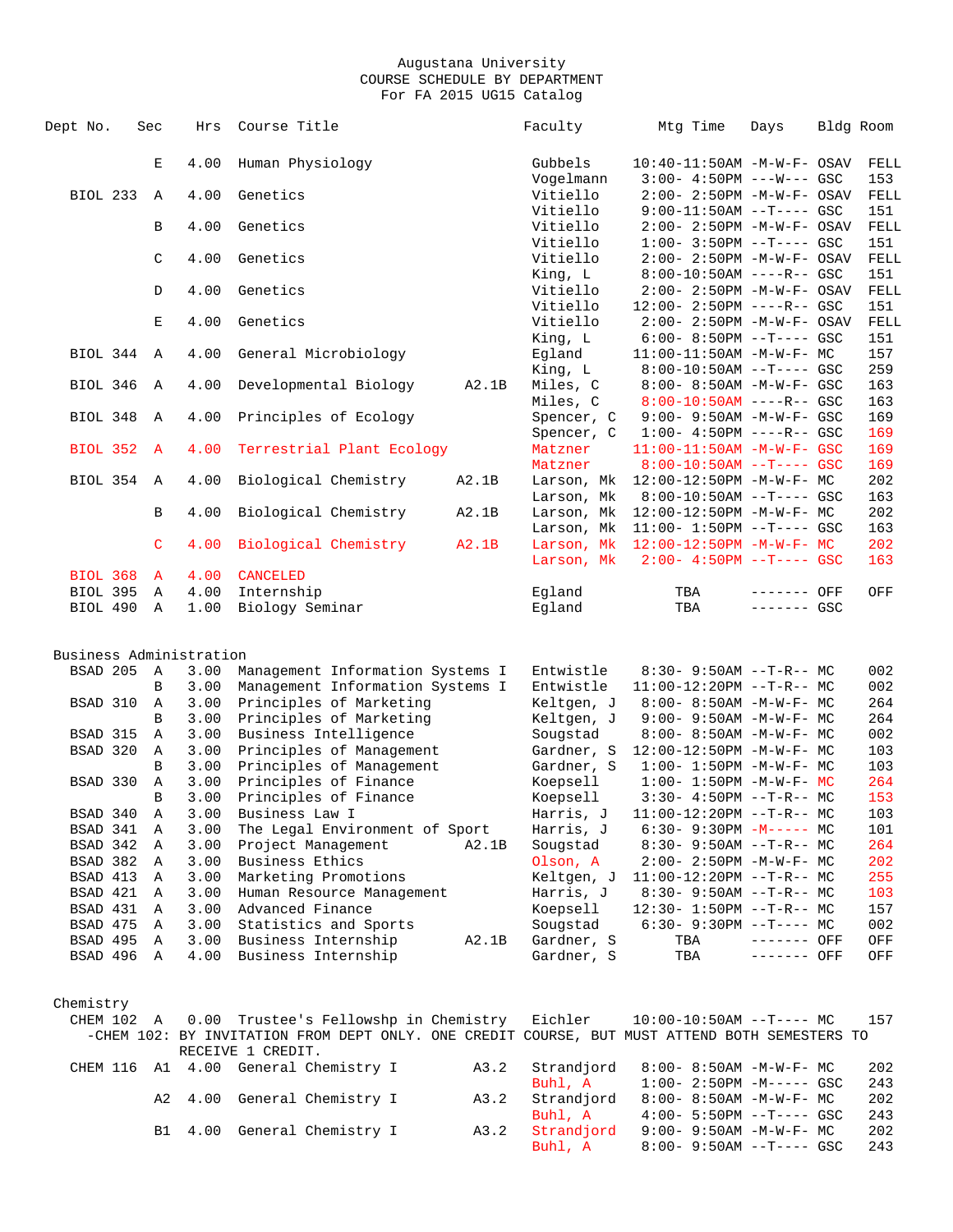| Dept No.                | Sec            | Hrs           | Course Title                                                                                    |       | Faculty               |            | Mtg Time | Days                                                   | Bldg Room |            |
|-------------------------|----------------|---------------|-------------------------------------------------------------------------------------------------|-------|-----------------------|------------|----------|--------------------------------------------------------|-----------|------------|
|                         |                |               |                                                                                                 |       |                       |            |          |                                                        |           |            |
|                         | B <sub>2</sub> | 4.00          | General Chemistry I                                                                             | A3.2  | Strandjord            |            |          | $9:00 - 9:50AM - M-W-F - MC$                           |           | 202        |
|                         |                |               |                                                                                                 |       | Buhl, A               |            |          | $1:30-3:20PM --T---GSC$                                |           | 243        |
|                         | C1             | 4.00          | General Chemistry I                                                                             | A3.2  | Strandjord            |            |          | $1:00 - 1:50PM -M-W-F - MC$                            |           | 101        |
|                         |                |               |                                                                                                 |       | Buhl, A               |            |          | $11:00-12:50PM$ --T---- GSC                            |           | 243        |
|                         | C2             | 4.00          | General Chemistry I                                                                             | A3.2  | Strandjord            |            |          | $1:00 - 1:50PM -M-W-F - MC$                            |           | 101        |
|                         |                |               |                                                                                                 |       | Buhl, A               |            |          | $11:00-12:50PM$ ----R-- GSC                            |           | 243        |
|                         | D1             | 4.00          | General Chemistry I                                                                             | A3.2  | Strandjord            |            |          | $2:00-2:50PM -M-W-F-MC$                                |           | 101        |
|                         |                |               |                                                                                                 |       | Buhl, A               |            |          | $1:30 - 3:20PM$ ----R-- GSC                            |           | 243        |
|                         | D <sub>2</sub> | 4.00          | General Chemistry I                                                                             | A3.2  | Strandjord<br>Buhl, A |            |          | $2:00-2:50PM -M-W-F-MC$<br>$4:00 - 5:50PM$ ----R-- GSC |           | 101<br>243 |
| CHEM 120                | A1             | 4.00          | Accelerated Gen Chemistry                                                                       | A3.2  | Duffy-Matz            |            |          | $9:00 - 9:50AM - M - W - F - MC$                       |           | 201        |
|                         |                |               |                                                                                                 |       | Klose, A              |            |          | $3:30 - 5:20PM -M--- GSC$                              |           | 243        |
|                         | A2             | 4.00          | Accelerated Gen Chemistry                                                                       | A3.2  | Duffy-Matz            |            |          | $9:00 - 9:50AM - M - W - F - MC$                       |           | 201        |
|                         |                |               |                                                                                                 |       | Duffy-Matz            |            |          | $8:00 - 9:50AM$ ----R-- GSC                            |           | 243        |
|                         |                |               | -CHEM 120: INTENDED FOR CHEM AND BIOCHEM MAJORS WITH ACT OF 25 OR HIGHER AND WITH GRADE OF B OR |       |                       |            |          |                                                        |           |            |
|                         |                |               | BETTER IN HS CHEM COURSE.                                                                       |       |                       |            |          |                                                        |           |            |
|                         |                |               | CHEM 201 A1 4.00 Organic Chemistry I                                                            |       | Mays, J               |            |          | $8:00 - 8:50AM - M - W - F - MC$                       |           | 201        |
|                         |                |               |                                                                                                 |       | Strandjord            |            |          | $2:00 - 5:50PM$ ----R-- GSC                            |           | 255        |
|                         | A2             | 4.00          | Organic Chemistry I                                                                             |       | Mays, J               |            |          | $8:00 - 8:50AM - M - W - F - MC$                       |           | 201        |
|                         |                |               |                                                                                                 |       | Mays, J               |            |          | $2:00 - 5:50PM -T--- GSC$                              |           | 255        |
|                         | A3             | 4.00          | Organic Chemistry I                                                                             |       | Mays, J               |            |          | $8:00 - 8:50AM - M - W - F - MC$                       |           | 201        |
|                         |                |               |                                                                                                 |       | Mays, J               |            |          | $8:00-11:50AM$ ----R-- GSC                             |           | 255        |
| CHEM 202 A1             |                | 4.00          | Organic Chemistry II                                                                            |       | Duffy-Matz            |            |          | $11:00-11:50AM$ -M-W-F- MC                             |           | 257        |
|                         |                |               |                                                                                                 |       | Duffy-Matz            |            |          | $8:00-11:50AM$ --T---- GSC                             |           | 255        |
| CHEM 301 A1             |                | 4.00          | Physical Chemistry I                                                                            |       | Klose, A              |            |          | $8:00 - 8:50AM - MTW - F - MC$                         |           | 101        |
|                         |                |               |                                                                                                 |       | Klose, A              |            |          | $2:00 - 5:50PM -T--- GSC$                              |           | 259        |
|                         | A <sub>2</sub> | 4.00          | Physical Chemistry I                                                                            |       | Klose, A              |            |          | $8:00 - 8:50AM - MTW - F - MC$                         |           | 101        |
|                         |                |               |                                                                                                 |       | Klose, A              |            |          | $2:00 - 5:50PM$ ----R-- GSC                            |           | 259        |
| CHEM 341 A              |                | 4.00          | Advanced Inorganic Chemistry                                                                    |       | Eichler               |            |          | $11:00-11:50AM$ -M-W-F- MC                             |           | 102        |
| CHEM 395 A              |                | 4.00          | Internship                                                                                      |       | Eichler<br>Eichler    | TBA        |          | $8:00-11:50AM$ ----R-- GSC<br>$------$ OFF             |           | 259<br>OFF |
|                         |                |               |                                                                                                 |       |                       |            |          |                                                        |           |            |
|                         |                |               |                                                                                                 |       |                       |            |          |                                                        |           |            |
| Civitas                 |                |               |                                                                                                 |       |                       |            |          |                                                        |           |            |
| CIVT 110                | A              | 3.00          | Exploring Christian Faith A4.1                                                                  |       | Pederson, A           |            |          | $2:00 - 2:50PM - M - W - F - HUM$                      |           | 202        |
| CIVT 200                | Α              | 3.00          | Literary Experience A2.1B & A3.5                                                                |       | Looney, S             |            |          | 11:00-11:50AM -M-W-F- CWS                              |           | 108        |
| CIVT 201                | Α              | 3.00          | Reading Augustana                                                                               |       | Blank-Libr            |            |          | $9:00 - 9:50AM - M - W - F - CWS$                      |           | 108        |
| CIVT 203                | A              | 3.00          | Justice:                                                                                        |       |                       |            |          |                                                        |           |            |
|                         |                |               | Justice and the State of Israel                                                                 |       | Haar, M               |            |          | $8:30 - 9:50AM -T-R-- HUM$                             |           | 226        |
| CIVT 204 A              |                | 3.00          | Freedom:                                                                                        |       |                       |            |          |                                                        |           |            |
|                         |                |               | Politics and Literature                                                                         |       | Johnson,Jl            |            |          | $2:00 - 2:50PM - M - W - F - CWS$                      |           | 108        |
|                         |                |               |                                                                                                 |       |                       |            |          |                                                        |           |            |
| Classics                |                |               |                                                                                                 |       |                       |            |          |                                                        |           |            |
| CLAS 205 A              |                | 3.00          | Elementary Latin I                                                                              | A3.4  | Wentzel, R            |            |          | $9:00 - 9:50AM - M - W - F - HUM$                      |           | 301        |
| CLAS 207                | Α              | 3.00          | Intermediate Latin III                                                                          |       | Wentzel, R            |            |          | $12:00-12:50PM -M-W-F- HUM$                            |           | 227        |
| CLAS 220                | Α              | 3.00          | Our Phil Heritage I                                                                             | A3.1A | O'Hara, D             |            |          | $2:00 - 2:50PM -M-W-F - HUM$                           |           | 201        |
|                         |                |               |                                                                                                 |       |                       |            |          |                                                        |           |            |
|                         |                |               |                                                                                                 |       |                       |            |          |                                                        |           |            |
| Communication Disorders |                |               |                                                                                                 |       |                       |            |          |                                                        |           |            |
| CMDS 170                | A              | 2.00          | Intro to Communication Disorders                                                                |       | Mahan, K              |            |          | $9:00 - 9:50AM - M-W--- MC$                            |           | 102        |
| CMDS 201                | Α              | 3.00          | Language Development                                                                            |       | Mahan, K              |            |          | $11:00-11:50AM$ -M-W-F- MC                             |           | 255        |
| CMDS 221                | A              | 4.00          | Intro to Audiology                                                                              |       | Hanavan, P            |            |          | $8:00 - 8:50AM - M - W - F - MC$                       |           | 220        |
|                         |                |               |                                                                                                 |       | Hanavan, P            |            |          | $9:00 - 9:50AM -T--- MC$                               |           | 156        |
|                         | В              | 4.00          | Intro to Audiology                                                                              |       | Hanavan, P            |            |          | $8:00 - 8:50AM$ -M-W-F- MC                             |           | 220        |
|                         |                |               |                                                                                                 |       | Hanavan, P            |            |          | $10:00-10:50AM$ --T---- MC                             |           | 156        |
|                         | C              | 4.00          | Intro to Audiology                                                                              |       | Hanavan, P            |            |          | 8:00- 8:50AM -M-W-F- MC                                |           | 220        |
|                         |                |               |                                                                                                 |       | Hanavan, P            |            |          | $11:00-11:50AM$ --T---- MC                             |           | 156        |
| CMDS 288<br>CMDS 388    | Α              | 1.00<br>10.00 | Observation Practicum<br>Clinical Practicum                                                     |       | Mahan, K<br>Mahan, K  | TBA        |          | ------- OFF                                            |           | OFF        |
| CMDS 395                | Α<br>Α         | 6.00          | Internship                                                                                      |       | Mahan, K              | TBA<br>TBA |          | ------- OFF<br>------- OFF                             |           | OFF<br>OFF |
| CMDS 488                | Α              | 3.00          | Adv Clinical Prct: Comm Disorders                                                               |       | Mahan, K              | TBA        |          | ------- OFF                                            |           | OFF        |
|                         |                |               | -CMDS 488: SIGNATURE OF FIELD EXPERIENCE COORDINATOR REQUIRED.                                  |       |                       |            |          |                                                        |           |            |
|                         |                |               |                                                                                                 |       |                       |            |          |                                                        |           |            |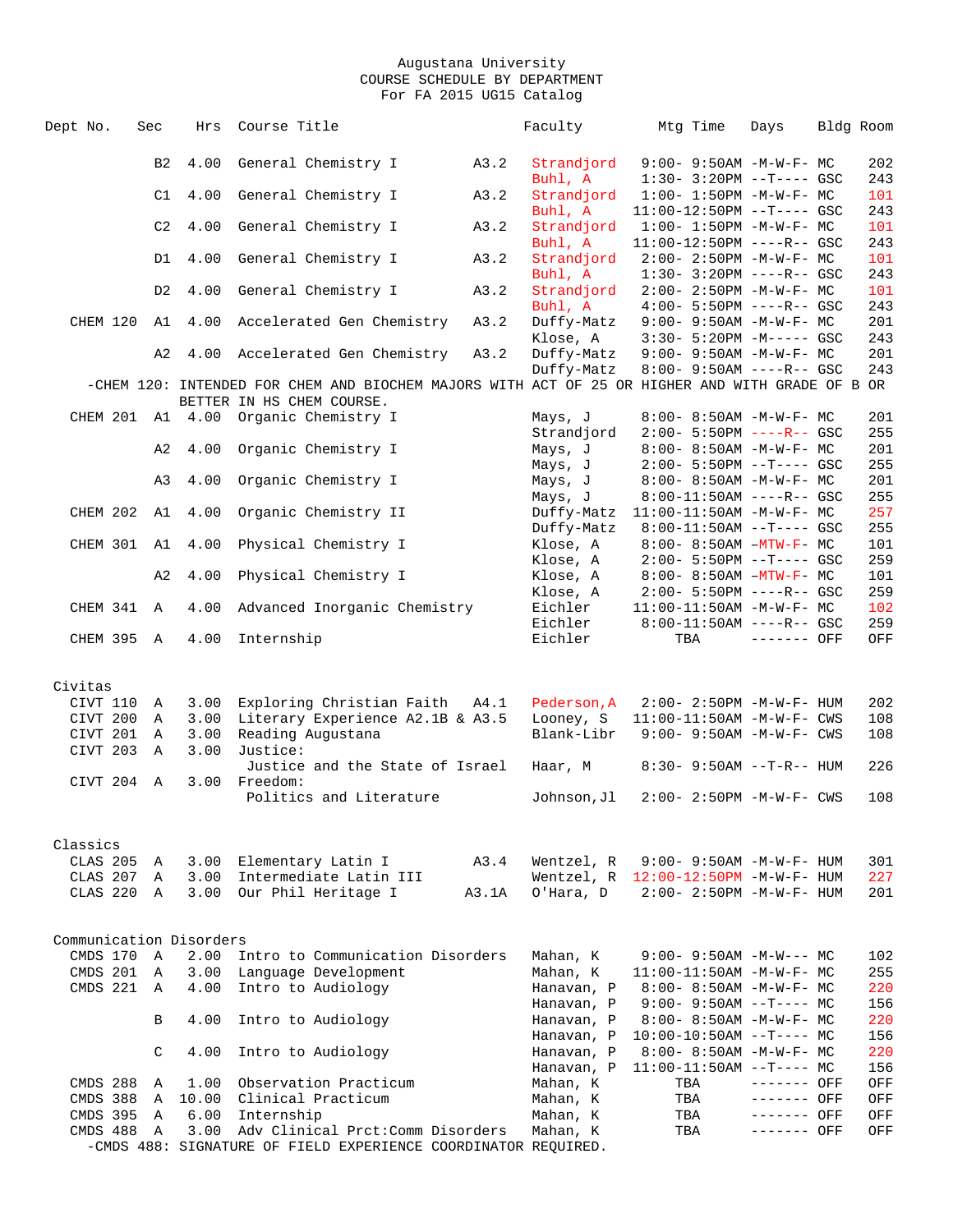| Dept No.                | Sec           | Hrs             | Course Title                                                   | Faculty     | Mtg Time                          | Days        | Bldg Room |
|-------------------------|---------------|-----------------|----------------------------------------------------------------|-------------|-----------------------------------|-------------|-----------|
| Communication Studies   |               |                 |                                                                |             |                                   |             |           |
| COMM 110                | Α             | 3.00            | Intro To Communication<br>A2.2                                 | Rennels, T  | 8:00- 8:50AM -M-W-F- HUM          |             | 331       |
|                         | B             | 3.00            | Intro To Communication<br>A2.2                                 | Rennels, T  | $9:00 - 9:50AM - M - W - F - HUM$ |             | 331       |
|                         | $\mathcal{C}$ | 3.00            | Intro To Communication<br>A2.2                                 | Bart, J     | 12:00-12:50PM -M-W-F- HUM         |             | 331       |
|                         | D             | 3.00            | Intro To Communication<br>A2.2                                 | Bart, J     | 8:30- 9:50AM --T-R-- HUM          |             | 331       |
| COMM 210                | Α             | 3.00            | Rhetorical Criticism<br>A2.1B                                  | Bart, H     | $8:30 - 9:50AM -T-R-- HUM$        |             | 201       |
| COMM 270                | Α             | 4.00            | Advocacy and Argumentation A2.2                                | Bart, J     | $10:40 - 11:50$ AM $-M-W-F-$ HUM  |             | 331       |
| <b>COMM 280</b>         | Α             | 3.00            | History of U.S. Media                                          | Rennels, T  | $1:00 - 1:50PM - M - W - F - HUM$ |             | 331       |
| COMM 290                | Α             | 4.00            | Communication Research                                         | Nitz, M     | 8:40- 9:50AM -M-W-F- HUM          |             | 323       |
| COMM 365                | A             | 3.00            | Public Relations                                               | Nitz, M     | $2:00 - 2:50PM -M-W-F - HUM$      |             | 331       |
| COMM 395                | A             | 4.00            | Internship                                                     | Nitz, M     | TBA                               | ------- OFF | OFF       |
| COMM 495                | Α             | 4.00            | Internship                                                     | Nitz, M     | TBA                               | ------- OFF | OFF       |
|                         |               |                 |                                                                |             |                                   |             |           |
| Computer Science        |               |                 |                                                                |             |                                   |             |           |
| COSC 104 A              |               |                 | 1.00 Advanced Word Processing                                  | Gray, S     | TBA                               | ------- OFF | ONLN      |
|                         |               |                 | COSC 104: ONLINE COURSE                                        |             |                                   |             |           |
| COSC 105 A              |               | 1.00            | Advanced Spreadsheet Appl Softwr                               | Gray, S     | TBA                               | ------- OFF | ONLN      |
|                         |               |                 | COSC 105: ONLINE COURSE                                        |             |                                   |             |           |
| COSC 106 A              |               | 1.00            | Advanced Database Appl Software                                | Gray, S     | TBA                               | ------- OFF | ONLN      |
|                         |               |                 | COSC 106: ONLINE COURSE                                        |             |                                   |             |           |
| COSC 107 A              |               | 1.00            | Advanced PowerPoint                                            | Gray, S     | TBA                               | ------- OFF | ONLN      |
|                         |               |                 | COSC 107: ONLINE COURSE                                        |             |                                   |             |           |
| COSC 130                | A             | 3.00            | Ethical Issues in Tech A3.3A2.1B                               | Gray, S     | $12:30 - 1:50PM -T-R--MC$         |             | 002       |
| COSC 205                | A             | 3.00            | Management Information Systems I                               | Entwistle   | $8:30-9:50AM --T-R--MC$           |             | 002       |
|                         | B             | 3.00            | Management Information Systems I                               | Entwistle   | $11:00-12:20PM$ --T-R-- MC        |             | 002       |
| COSC 210                | $\mathbb A$   | 4.00            | Computer Science I                                             | Shum, S     | $10:40 - 11:50AM$ -M-W-F- MC      |             | 202       |
| COSC 235                | Α             | 4.00            | Computer Organization                                          | Shum, S     | $8:40 - 9:50AM - M-W-F - MC$      |             | 001       |
| COSC 260                | Α             | 3.00            | Computer Science III                                           | Shum, S     | $12:00-12:50PM -M-W-F-MC$         |             | 102       |
| COSC 315                | Α             | 3.00            | Business Intelligence                                          | Sougstad    | $8:00 - 8:50AM - M - W - F - MC$  |             | 002       |
| COSC 330                | Α             | 3.00            | Theory of Computation                                          | Shum, S     | $1:00 - 1:50PM - M - W - F - MC$  |             | 102       |
| COSC 342                | Α             | 3.00            | Project Management<br>A2.1B                                    | Sougstad    | $8:30 - 9:50AM -T-R--MC$          |             | 264       |
| COSC 395                | Α             | 4.00            | Internship                                                     | Entwistle   | TBA                               | ------- OFF | OFF       |
| COSC 495                | A             | 4.00            | Internship                                                     | Entwistle   | TBA                               | ------- OFF | OFF       |
|                         |               |                 |                                                                |             |                                   |             |           |
| Economics               |               |                 |                                                                |             |                                   |             |           |
| ECON 120                | Α             | 3.00            | Principles of Economics I<br>A3.3                              | Eqqleston   | $1:00 - 1:50PM - M - W - F - MC$  |             | 153       |
|                         | В             | 3.00            | Principles of Economics I<br>A3.3                              | Eggleston   | $11:00-12:20PM$ --T-R-- MC        |             | 153       |
|                         | $\mathsf{C}$  | <b>CANCELED</b> |                                                                |             |                                   |             |           |
|                         | D             | 3.00            | Principles of Economics I<br>A3.3                              | Nesiba, R   | $2:00-3:20PM -T-R--MC$            |             | 103       |
| ECON 121                | Α             | 3.00            | Principles of Economics II                                     | Nesiba, R   | $11:00-11:50AM - M-W-F- MC$       |             | 103       |
| ECON 270                | A             | 4.00            | Statistics                                                     | Sorenson, D | 8:00- 8:50AM -M-W-F- MC           |             | 153       |
|                         | В             | 4.00            | Statistics                                                     | Sorenson, D | $9:00 - 9:50AM - M - W - F - MC$  |             | 153       |
|                         | C             | 4.00            | Statistics                                                     | Lima, O     | $11:00-11:50AM$ -M-W-F- MC        |             | 153       |
|                         | D             | 4.00            | Statistics                                                     | Lima, O     | 12:00-12:50PM -M-W-F- MC          |             | 153       |
|                         |               |                 | -ECON 270: MUST ALSO REGISTER FOR ECON 270L LAB SECTION.       |             |                                   |             |           |
| ECON 270L A             |               | 0.00            | ECON 270: Lab                                                  | Staff       | $7:00 - 7:50PM$ ---W--- MC        |             | 001       |
|                         | В             | 0.00            | ECON 270: Lab                                                  | Staff       | $9:00 - 9:50AM$ ----R-- MC        |             | 001       |
|                         | C             | 0.00            | ECON 270: Lab                                                  | Staff       | $10:00-10:50AM$ ----R-- MC        |             | 001       |
|                         | D             | 0.00            | ECON 270: Lab                                                  | Staff       | $11:00-11:50AM$ ----R-- MC        |             | 001       |
| ECON 321                | Α             | 3.00            | Intermediate Macroeconomics                                    | Eqqleston   | 12:00-12:50PM -M-W-F- MC          |             | 253       |
| ECON 333                | A             | 3.00            | International Political Economy                                | Nesiba, R   | $2:00 - 2:50PM -M-W-F - MC$       |             | 157       |
| ECON 495 A              |               | 4.00            | Internship in Economic Analysis                                | Sorenson, D | TBA                               | ------- OFF | OFF       |
|                         |               |                 |                                                                |             |                                   |             |           |
| Ed of Deaf/Hard Hearing |               |                 |                                                                |             |                                   |             |           |
|                         |               |                 | EDHH 487 A 12.00 Student Teach: Deaf Educ Elem                 | Fiala, R    | TBA                               | ------- OFF | OFF       |
|                         |               |                 | -EDHH 487: SIGNATURE OF FIELD EXPERIENCE COORDINATOR REQUIRED. |             |                                   |             |           |
|                         |               |                 | EDHH 489 A 12.00 Student Teach: Deaf Educ MS/HS                | Fiala, R    | TBA                               | ------- OFF | OFF       |
|                         |               |                 | -EDHH 489: SIGNATURE OF FIELD EXPERIENCE COORDINATOR REQUIRED. |             |                                   |             |           |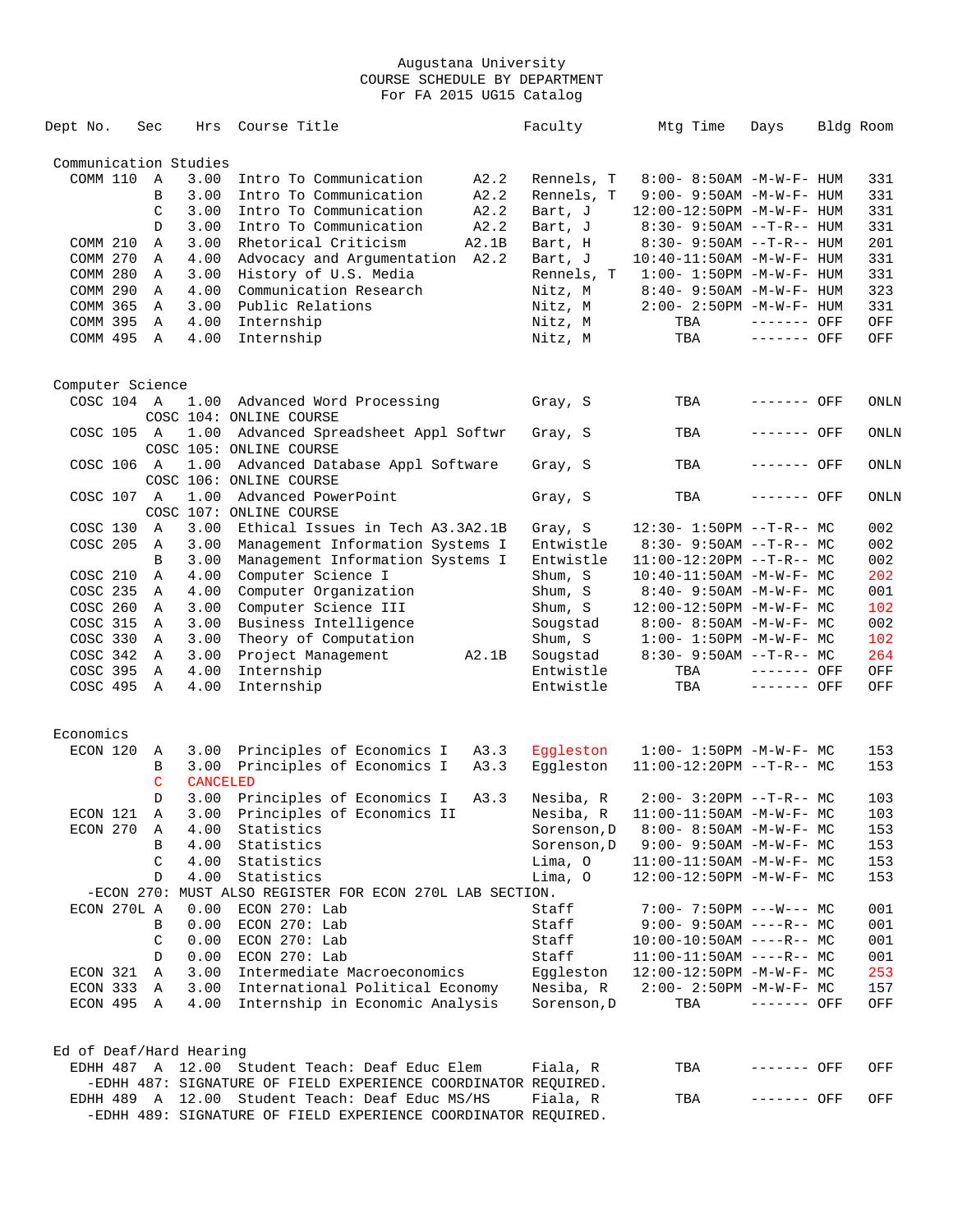| Dept No.               | Sec |      | Hrs Course Title                                                                                                                    |      | Faculty                   | Mtg Time                                                  | Days        | Bldg Room |            |
|------------------------|-----|------|-------------------------------------------------------------------------------------------------------------------------------------|------|---------------------------|-----------------------------------------------------------|-------------|-----------|------------|
|                        |     |      |                                                                                                                                     |      |                           |                                                           |             |           |            |
| Education              |     |      |                                                                                                                                     |      |                           |                                                           |             |           |            |
| EDUC 110 A             |     |      | 3.00 Found of American Education A3.3                                                                                               |      |                           | Hallenbeck 12:30- 1:50PM --T-R-- MC                       |             |           | 264        |
|                        | B   |      | 3.00 Found of American Education A3.3                                                                                               |      |                           | Hallenbeck 12:00-12:50PM -M-W-F- HUM                      |             |           | 201        |
|                        |     |      | -EDUC 110: INTENDED FOR STUDENTS PURSUING ENTRANCE TO TEACHER EDUC PROGRAM. REQUIRES 1-2 HRS PER                                    |      |                           |                                                           |             |           |            |
|                        |     |      | WEEK IN AREA SCHOOLS.                                                                                                               |      |                           |                                                           |             |           |            |
| EDUC 200L A            |     | 0.00 | Program Admission ePortfolio Lab                                                                                                    |      |                           | Andrews, SE   10:00-10:50AM --T---- MC                    |             |           | 001        |
|                        | B   | 0.00 | Program Admission ePortfolio Lab                                                                                                    |      |                           |                                                           |             |           | 001        |
|                        |     |      | -EDUC 200L: MEETS 9/22, 9/29, 10/13, 11/3, 11/17, 11/24. SHOULD REGISTER FOR EDUC 200L THE SAME<br>SEMESTER YOU ENROLL IN EDUC 275. |      |                           |                                                           |             |           |            |
| EDUC 219 A             |     |      | 3.00 Technology in Education                                                                                                        |      |                           | Hanavan, $P$ 11:00-11:50AM -M-W-F- MC                     |             |           | 001        |
| EDUC 245 A             |     |      | 3.00 Educ Psychology & Measurement                                                                                                  |      | Durr, A                   | 12:00-12:50PM -M-W-F- MC                                  |             |           | 264        |
|                        |     |      | EDUC 245: NOT OPEN TO FRESHMEN.                                                                                                     |      |                           |                                                           |             |           |            |
| EDUC 275 A             |     |      | 3.00 Teach Learn Connect Method A2.1B                                                                                               |      | Ashworth                  | $9:00 - 9:50AM -T-R--MC$                                  |             |           | 164        |
|                        | B   | 3.00 | Teach Learn Connect Method A2.1B                                                                                                    |      | Ashworth                  | $11:00-11:50AM$ --T-R-- MC                                |             |           | 164        |
|                        |     |      | -EDUC 275: NOT OPEN TO FRESHMEN. EDUC 245 IS A PRE OR COREQUISITE FOR EDUC 275. REQUIRES 4 HRS                                      |      |                           |                                                           |             |           |            |
|                        |     |      | OF PRACTICUM PER WEEK SCHEDULED BETWEEN 8AM-3PM.                                                                                    |      |                           |                                                           |             |           |            |
| EDUC 290 A             |     |      | 2.00 Children's Literature                                                                                                          |      | Laurich                   | $1:00 - 1:50PM -M-W--- MC$                                |             |           | 164        |
|                        |     |      | -EDUC 290: ADMITTED TEACHER EDUC STUDENTS ONLY. REQUIRES 4-6 HRS OF OBSERVATION & PARTICIPATION                                     |      |                           |                                                           |             |           |            |
|                        |     |      | IN AREA SCHOOLS.                                                                                                                    |      |                           |                                                           |             |           |            |
| EDUC 300L A            |     |      | 0.00 Pre-Student Teach ePortfolio Lab                                                                                               |      |                           | Andrews, $SE = 10:00-10:50AM$ --T---- MC                  |             |           | 001        |
|                        | B   | 0.00 | Pre-Student Teach ePortfolio Lab                                                                                                    |      |                           |                                                           |             |           | 001        |
|                        |     |      | -EDUC 300L: MEETS 9/8, 9/15, 10/6, 10/20, 11/10, 12/1. SHOULD REGISTER FOR EDUC 300L THE SEMESTER                                   |      |                           |                                                           |             |           |            |
|                        |     |      | PRIOR TO STUDENT TEACHING.                                                                                                          |      |                           |                                                           |             |           |            |
| EDUC 301 A             |     |      | 2.00 Methods Teaching Elem/MS Science                                                                                               |      | Fiala                     | $2:00 - 2:50PM -M-W-F - MC$                               |             |           | 120        |
|                        |     |      | -EDUC 301: REOUIRES OBSERVATION & TEACHING IN ELEM SCHOOLS.                                                                         |      |                           |                                                           |             |           |            |
| EDUC 310D A            |     | 3.00 | Sec School Methods - ENGLISH                                                                                                        |      | Gohl, J                   | $6:00 - 9:00PM$ --T---- HUM                               |             |           | 106        |
| EDUC 310E A            |     | 3.00 | Sec School Methods -FOREIGN LANG                                                                                                    |      | Ortmeier                  | $6:30 - 7:45PM -M-W--- MC$                                |             |           | 161        |
| EDUC 310F A            |     | 3.00 | Sec School Methods - MATHEMATICS                                                                                                    |      | Olimb, C                  | $11:00-11:50AM$ -M-W-F- MC                                |             |           | 220        |
| EDUC 310G A            |     | 3.00 | Sec School Methods - PHYS EDUC                                                                                                      |      | Hoiland                   | $7:00-10:00PM$ ---W--- ELMN                               |             |           | 241        |
| EDUC 310H A            |     | 3.00 | Sec School Methods - SCIENCE                                                                                                        |      | Huber, K<br>Olness        | $8:00 - 9:50AM$ ---W--- MC                                |             |           | 262        |
| EDUC 310I A            |     | 3.00 | Sec School Methods - SOC SCIENCE                                                                                                    |      | Van Sloten                | $6:00-9:00PM -M--- MC$                                    |             |           | 253        |
| EDUC 310K A            |     | 3.00 | Sec School Methods - ART                                                                                                            |      | Reich, A                  | $11:00-12:20PM -T-R--CVA$                                 |             |           | 182        |
| EDUC 320 A             |     | 3.00 | Methods Teach and Assess Writing                                                                                                    |      | Laurich                   | $11:00-11:50AM$ -M-W-F- MC                                |             |           | 164        |
|                        |     |      | -EDUC 320: ADMITTED TEACHER EDUC STUDENTS ONLY. MUST ALSO REGISTER FOR EDUC 325. PLAN TO SPEND                                      |      |                           |                                                           |             |           |            |
|                        |     |      | 2 HRS IN FIELD 1 MORNING PER WEEK.                                                                                                  |      |                           |                                                           |             |           |            |
|                        |     |      | EDUC 325 A 3.00 Methods Teach and Assess Reading                                                                                    |      | Laurich                   | 12:00-12:50PM -M-W-F- MC                                  |             |           | 164        |
|                        |     |      | -EDUC 325: ADMITTED TEACHER EDUC STUDENTS ONLY. MUST ALSO REGISTER FOR EDUC 320. PLAN TO SPEND                                      |      |                           |                                                           |             |           |            |
|                        |     |      | 2 HRS IN FIELD 1 MORNING PER WEEK.                                                                                                  |      |                           |                                                           |             |           |            |
| EDUC 330 A             |     |      | 3.00 Foundations&Methods-Middle Level                                                                                               |      | Durr, A                   | $2:00 - 2:50PM - M - W - F - MC$                          |             |           | 164        |
|                        |     |      | -EDUC 330: ADMITTED TEACHER EDUC STUDENTS ONLY.                                                                                     |      |                           |                                                           |             |           |            |
|                        |     |      | EDUC 335 A 3.00 Literacy in the Content Area                                                                                        |      | Andrews, SE               | 12:00-12:50PM -M-W-F- MC                                  |             |           | 161        |
|                        |     |      | -EDUC 335: ADMITTED TEACHER EDUC STUDENTS ONLY.                                                                                     |      |                           |                                                           |             |           |            |
| EDUC 345 A             |     |      | 3.00 Adolescent Development                                                                                                         | A1.2 | Hegg, J                   | $1:00-1:50PM -M-W-F-MC$                                   |             |           | 220        |
|                        |     |      | -EDUC 345: ADMITTED TEACHER EDUC STUDENTS ONLY.                                                                                     |      |                           |                                                           |             |           |            |
| EDUC 350 A             |     |      | 2.00 Teaching Soc Studies Elem & MS                                                                                                 |      | Ashworth                  | $1:00 - 1:50PM -T-R--MC$                                  |             |           | 164        |
|                        |     |      | -EDUC 350: ADMITTED TEACHER EDUC STUDENTS ONLY. REQUIRES 4-6 HRS OF OBSERVATION & PARTICIPATION                                     |      |                           |                                                           |             |           |            |
|                        |     |      | IN AREA SCHOOLS.                                                                                                                    |      |                           |                                                           |             |           |            |
| EDUC 355<br>EDUC 360 A | A   | 3.00 | Human Relations in Education<br>3.00 Found of English as New Language                                                               |      | VanBockern<br>Andrews, SE | $11:00-12:20PM$ --T-R-- MC<br>$2:00 - 2:50PM -M-W-F - MC$ |             |           | 102<br>220 |
| EDUC 400L A            |     |      | 0.00 Student Teacher ePortfolio Lab                                                                                                 |      | Andrews, SE               | TBA                                                       | $------MC$  |           |            |
|                        |     |      | -EDUC 400L: SHOULD REGISTER FOR EDUC 400L DURING THE SEMESTER OF STUDENT TEACHING.                                                  |      |                           |                                                           |             |           |            |
|                        |     |      | EDUC 470 A 12.00 Student Teach: All Grades                                                                                          |      | Fiala, R                  | TBA                                                       | ------- OFF |           | OFF        |
|                        |     |      | -EDUC 470: SIGNATURE OF FIELD EXPERIENCE COORDINATOR REQUIRED.                                                                      |      |                           |                                                           |             |           |            |
|                        |     |      | EDUC 471 A 12.00 Student Teach: Middle School                                                                                       |      | Fiala, R                  | TBA                                                       | ------- OFF |           | OFF        |
|                        |     |      | -EDUC 471: SIGNATURE OF FIELD EXPERIENCE COORDINATOR REQUIRED.                                                                      |      |                           |                                                           |             |           |            |
|                        |     |      | EDUC 472 A 12.00 Student Teach: Elementary                                                                                          |      | Fiala, R                  | TBA                                                       | ------- OFF |           | OFF        |
|                        |     |      | -EDUC 472: SIGNATURE OF FIELD EXPERIENCE COORDINATOR REQUIRED.                                                                      |      |                           |                                                           |             |           |            |
|                        |     |      | EDUC 473 A 12.00 Student Teach: Kindergarten                                                                                        |      | Fiala, R                  | TBA                                                       | ------- OFF |           | OFF        |
|                        |     |      | -EDUC 473: SIGNATURE OF FIELD EXPERIENCE COORDINATOR REQUIRED.                                                                      |      |                           |                                                           |             |           |            |
|                        |     |      | EDUC 474 A 12.00 Student Teach: Secondary                                                                                           |      | Fiala, R                  | TBA                                                       | ------- OFF |           | OFF        |
|                        |     |      | -EDUC 474: SIGNATURE OF FIELD EXPERIENCE COORDINATOR REQUIRED.                                                                      |      |                           |                                                           |             |           |            |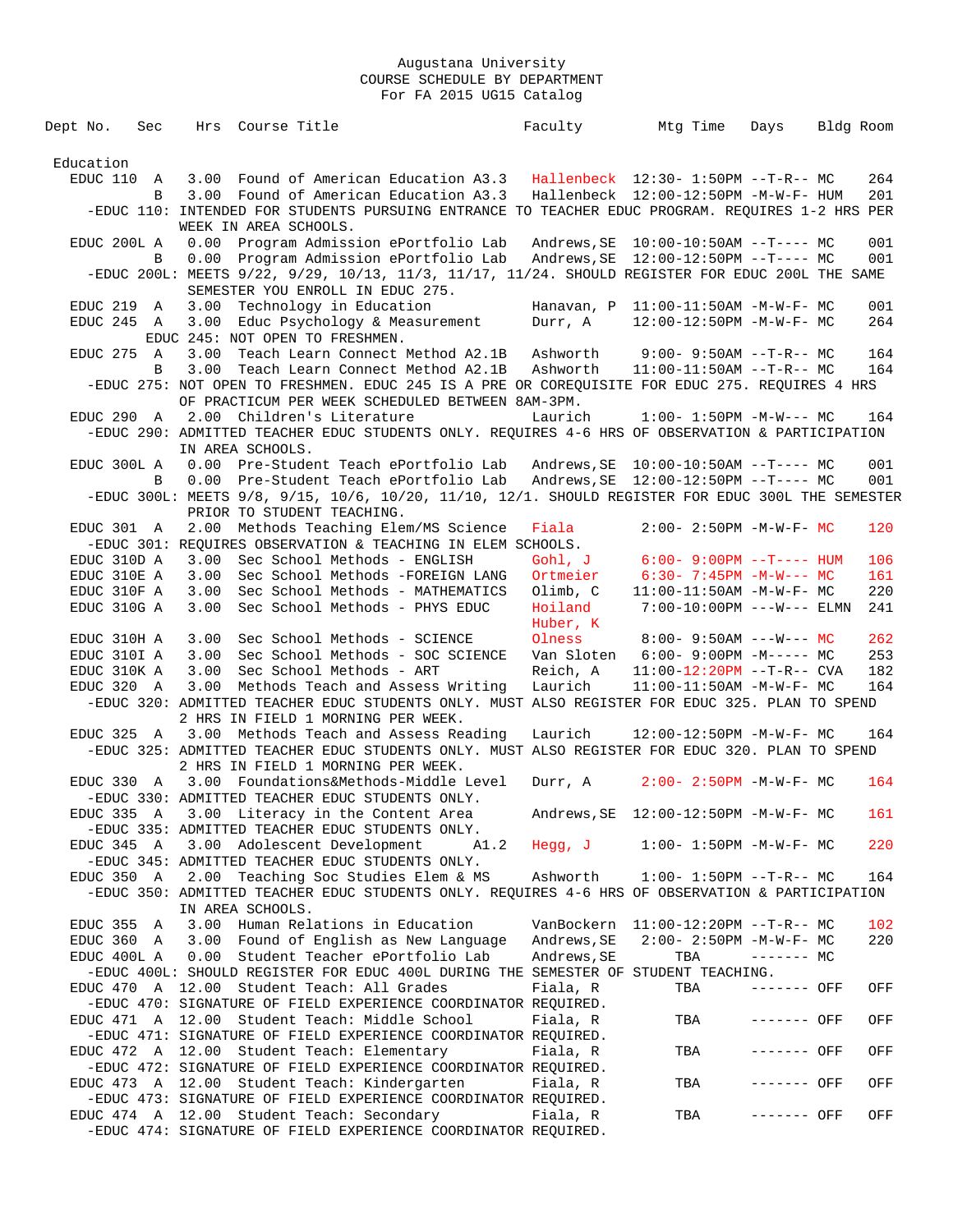| Dept No.                    | Sec          | Hrs             | Course Title                                              |       | Faculty            | Mtg Time                                            | Days         | Bldg Room |      |
|-----------------------------|--------------|-----------------|-----------------------------------------------------------|-------|--------------------|-----------------------------------------------------|--------------|-----------|------|
| English                     |              |                 |                                                           |       |                    |                                                     |              |           |      |
| ENGL 110                    | Α            | 4.00            | First-Year Composition                                    | A2.1A | Looney, S          | 8:00- 8:50AM -MT-RF- HUM                            |              |           | 102  |
|                             | C            | 4.00            | First-Year Composition                                    | A2.1A | Rives, D           | 8:40- 9:50AM -M-W-F- HUM                            |              |           | 231  |
|                             | D            | 4.00            | First-Year Composition                                    | A2.1A | Hanson, D          | 10:40-11:50AM -M-W-F- HUM                           |              |           | 102  |
|                             | E            | 4.00            | First-Year Composition                                    | A2.1A | Harris,Mit         | 12:00-12:50PM -MT-RF- HUM                           |              |           | 102  |
|                             | $\mathbf F$  | 4.00            | First-Year Composition                                    | A2.1A | Harris, Mit        | 2:00- 2:50PM -MT-RF- HUM                            |              |           | 102  |
|                             | $\mathbf{V}$ | 4.00            | First-Year Composition                                    | A2.1A | Nelson, C          | $1:00 - 1:50PM - MTWRF - HUM$                       |              |           | 103  |
|                             | W            | 4.00            | First-Year Composition                                    | A2.1A | Nelson, C          | 2:00- 2:50PM -MTWRF- HUM                            |              |           | 103  |
| ENGL 115                    | Α            | 3.00            | News Reporting & Writing                                  | A2.1B | Blank-Libr         | $1:00 - 1:50PM - M - W - F - HUM$                   |              |           | 201  |
| ENGL 200                    | Α            | 3.00            | Literary Experience A2.1B & A3.5                          |       | Hanson, D          | $9:00-9:50AM -M-W-F-HUM$                            |              |           | 103  |
|                             | B            | 3.00            | Australian Literature                                     |       | Rives, D           | 8:30- 9:50AM --T-R-- HUM                            |              |           | 103  |
|                             | C            | 3.00            | Literary Experience A2.1B & A3.5                          |       | Boyens, B          | 11:00-11:50AM -M-W-F- HUM                           |              |           | 103  |
|                             | D            | 3.00            | Literary Experience A2.1B & A3.5                          |       | Looney, S          | 12:00-12:50PM -M-W-F- CWS                           |              |           | 108  |
|                             | E            | 3.00            | Literary Experience A2.1B & A3.5                          |       | Hicks, P           | 12:00-12:50PM -M-W-F- HUM                           |              |           | 103  |
|                             | $\mathbf F$  | <b>CANCELED</b> |                                                           |       |                    |                                                     |              |           |      |
| ENGL 226                    | Α            | 3.00            | World Literature II<br>A3.1B                              |       | Nelson, C          | $8:30 - 9:50AM -T-R-- HUM$                          |              |           | 301  |
| ENGL 230                    | Α            | 3.00            | Intro to British Literary Hist                            |       | Hicks, P           | 11:00-12:20PM --T-R-- HUM                           |              |           | 103  |
| ENGL 300                    | Α            | 3.00            | Seminar in Earlier British Liter                          |       | Harris, Mit        | $11:00-11:50AM$ -M-W-F- HUM                         |              |           | 106  |
| ENGL 311                    | Α            | 3.00            | Advanced Composition                                      | A2.1B | Hicks, P           | $9:00 - 9:50AM - M - W - F - HUM$                   |              |           | 106  |
| ENGL 315                    | Α            | 3.00            | Newspaper Writ: Crit/Edit A2.1B                           |       | Becker, B          | $6:00 - 7:20PM -T-R-- HUM$                          |              |           | 202  |
| ENGL 320                    | Α            | 3.00            | Seminar in Earlier American Lit                           |       | Hanson, D          | 2:00- 2:50PM -M-W-F- HUM                            |              |           | 106  |
| ENGL 395                    | Α            | 4.00            | Internship                                                |       | Rives, D           | TBA                                                 | $------$ OFF |           | OFF  |
|                             |              |                 |                                                           |       |                    |                                                     |              |           |      |
| Exercise Science            |              |                 |                                                           |       |                    |                                                     |              |           |      |
| EXSC 120                    | A            | 3.00            | Intro to Exercise & Sport Scienc                          |       | Scholten, S        | 2:00- 2:50PM -M-W-F- ELMN                           |              |           | 241  |
| EXSC 265                    | A            | 2.00            | Theory & Tech of Strenth & Cond                           |       | Chambers           | 12:30- 1:30PM --T-R-- ELMN                          |              |           | 177  |
| EXSC 277                    | Α            | 2.00            | Motor Development                                         |       | Gorres-Mar         | $11:00-11:50AM$ --T-R-- ELMN                        |              |           | 241  |
| EXSC 322                    | Α            | 3.00            | Structural Kinesiology                                    |       | Gorres-Mar         | 8:00- 8:50AM -M-W-F- ELMN                           |              |           | 241  |
| <b>EXSC 355</b>             | Α            | 3.00            | Cur Top in Exer/Sport Sci A2.1B                           |       | Gorres-Mar         | $11:00-11:50AM -M-W-F- ELMN$                        |              |           | 241  |
| EXSC 360                    | Α            | 3.00            | Fitness Measure & Exerc Prescrip                          |       | Barkley, S         | $9:00 - 9:50AM - M - W - F - ELMN$                  |              |           | 241  |
| EXSC 450                    | Α            | 2.00            | Exercise Leadership                                       |       | Scholten, S        | 2:00- 2:50PM --T-R-- ELMN                           |              |           | 230  |
| French                      |              |                 |                                                           |       |                    |                                                     |              |           |      |
| FREN 110                    |              | 3.00            | Intro to French I                                         | A3.4  |                    | 8:00- 8:50AM -M-W-F- HUM                            |              |           | 103  |
|                             | Α<br>Α       | 4.00            |                                                           |       | Bowman, M          |                                                     |              |           | 227  |
| <b>FREN 210</b><br>FREN 321 | Α            | 4.00            | Intermediate French I<br>French Conv & Comp II            | A2.1B | Bowman, M          | 2:00- 2:50PM -MTWR-- HUM<br>$3:30-4:50PM -T-R--HUM$ |              |           | 321  |
| <b>FREN 395</b>             |              | 4.00            | Internship                                                |       | Bowman, M<br>Staff |                                                     |              |           | OFF  |
|                             | Α            |                 |                                                           |       |                    | TBA                                                 | ------- OFF  |           |      |
| FREN 400                    | Α            | 1.00            | Honors Thesis<br>-FREN 400: INSTRUCTOR SIGNATURE REQUIRED |       | Staff              | TBA                                                 | $------$ HUM |           |      |
|                             |              |                 |                                                           |       |                    |                                                     |              |           |      |
| First Year Seminar          |              |                 |                                                           |       |                    |                                                     |              |           |      |
| FYS 110                     | Α            |                 | 4.00 First Year Seminar I                                 |       | Pehl, M            | $12:00-12:50PM -M-W-F-MC$                           |              |           | 157  |
|                             |              |                 |                                                           |       | Pehl, M            | $10:00-10:50AM$ ----R-- MC                          |              |           | 157  |
|                             | B            | 4.00            | First Year Seminar I                                      |       | Gerling            | $1:00 - 1:50PM -M -W -F - HUM$                      |              |           | 102  |
|                             |              |                 |                                                           |       | Gerling            | $10:00-10:50AM$ ----R-- HUM                         |              |           | 102  |
|                             |              |                 |                                                           |       |                    |                                                     |              |           |      |
|                             | C            | 4.00            | First Year Seminar I                                      |       | Miles, C           | $2:00 - 2:50PM -M-W-F - MC$                         |              |           | 103  |
|                             |              |                 |                                                           |       | Krueger, J         | $10:00-10:50AM$ ----R-- MC                          |              |           | 103  |
|                             | D            |                 | 4.00 First Year Seminar I                                 |       | Wentzel, R         | $11:00-12:20PM -T-R--HUM$                           |              |           | 331  |
|                             |              |                 |                                                           |       | Wentzel, R         | $10:00-10:50AM$ ----R-- HUM                         |              |           | 331  |
|                             | Е            |                 | 4.00 First Year Seminar I                                 |       | Bart, H            | $12:30 - 1:50PM -T-R--HUM$                          |              |           | 331  |
|                             |              |                 |                                                           |       | Bart, H            | $10:00-10:50AM$ ----R-- HUM                         |              |           | 321  |
| General Studies             |              |                 |                                                           |       |                    |                                                     |              |           |      |
| GENL 097 A                  |              | 1.00            | New Student Seminar                                       | A1.1  | Staff              | $10:00-10:50AM$ ----R-- ADMN                        |              |           |      |
| GENL 107                    | Α            | 16.00           | The Washington Semester                                   |       | Wanless, E         | TBA                                                 | $------$ OFF |           | INTR |
| GENL 116                    | Α            |                 | 1.00 Becoming a Master Student                            |       | Streufert          | $10:00-10:50AM$ --T---- MC                          |              |           | 102  |
|                             |              |                 |                                                           |       |                    |                                                     |              |           |      |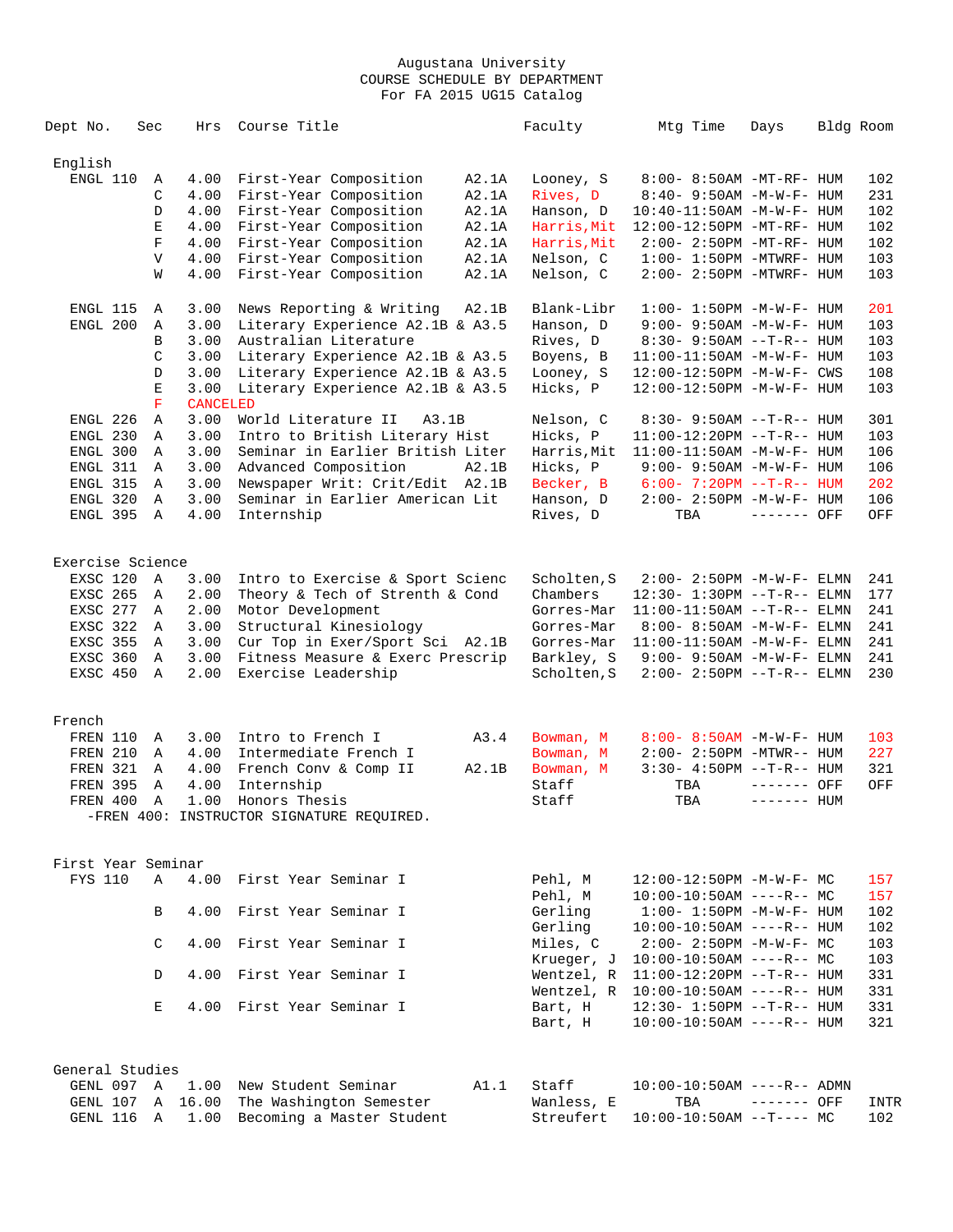| Dept No.                            | Sec    | Hrs          | Course Title                                                       | Faculty                   | Mtg Time                                                   | Days         | Bldg Room   |            |
|-------------------------------------|--------|--------------|--------------------------------------------------------------------|---------------------------|------------------------------------------------------------|--------------|-------------|------------|
| Gender Studies<br>GENS 297 A        |        | 3.00         | TOPICS:                                                            |                           |                                                            |              |             |            |
|                                     |        |              | Gender, Sex, and Sexuality                                         | Ly, C                     | 11:00-11:50AM -M-W-F- MC                                   |              |             | 120        |
| Geography/Earth Science<br>GEOG 220 | A      | 2.00         | Geography & Earth/Space Science                                    | Rentschler                | $6:00-8:00PM -M----- MC$                                   |              |             | 164        |
|                                     |        |              |                                                                    | Hansen, J<br>Rentschler   | $6:00-8:00PM -M--- MC$                                     |              |             | 001        |
|                                     |        |              |                                                                    | Hansen, J                 |                                                            |              |             |            |
| German                              |        |              |                                                                    |                           |                                                            |              |             |            |
| GERM 110                            | A      | 3.00         | Intro to German I<br>A3.4                                          | Lhotzky, S                | 12:00-12:50PM -M-W-F- HUM                                  |              |             | 302        |
| GERM 210                            | Α      | 4.00         | Intermediate German I                                              | Lhotzky, S                | $2:00 - 2:50PM - MTW - F - HUM$                            |              |             | 302        |
| GERM 361<br><b>GERM 395</b>         | A<br>Α | 3.00<br>4.00 | History of Germ Lit II<br>A3.5<br>Internship                       | Lhotzky, S<br>Lhotzky, S  | $1:00 - 1:50PM -M-W-F - HUM$<br>TBA                        | ------- OFF  |             | 302<br>OFF |
| GERM 400                            | Α      | 1.00         | Honors Thesis                                                      | Lhotzky, S                | TBA                                                        | $------$ HUM |             |            |
|                                     |        |              | -GERM 400: INSTRUCTOR SIGNATURE REQUIRED.                          |                           |                                                            |              |             |            |
| Gerontology                         |        |              |                                                                    |                           |                                                            |              |             |            |
| GERO 120 A                          |        | 3.00         | Aging and Society<br>A1.2                                          | Bunger                    | $11:00-12:20PM --T-R--MC$                                  |              |             | 253        |
| <b>GERO 395</b>                     | Α      | 3.00         | Internship in Gerontology I                                        | Schrader, S               | TBA                                                        | ------- OFF  |             | OFF        |
| GERO 396                            | A      | 4.00         | Internship in Gerontology II                                       | Schrader, S               | TBA                                                        | ------- OFF  |             | OFF        |
| Government/Intl Affairs             |        |              |                                                                    |                           |                                                            |              |             |            |
| GOVT 110                            | Α      | 3.00         | Intro to Government<br>A3.3                                        | Schotten                  | 12:00-12:50PM -M-W-F- MC                                   |              |             | 255        |
|                                     | B<br>C | 3.00<br>3.00 | Intro to Government<br>A3.3<br>A3.3<br>Intro to Government         | Johnson, Jl<br>Wanless, E | $1:00 - 1:50PM - M - W - F - MC$<br>$6:30-9:20PM -M--- MC$ |              |             | 255<br>255 |
| GOVT 120                            | Α      | 3.00         | Politics in a Diverse World A3.6                                   | Dndelinger                | $8:30 - 9:50AM -T-R-- MC$                                  |              |             | 202        |
|                                     | В      | 3.00         | Politics in a Diverse World A3.6                                   | Dndelinger                | $11:00-12:20PM$ --T-R-- MC                                 |              |             | 202        |
| GOVT 190                            | Α      | 3.00         | Humans in Conflict<br>A1.2                                         | Wanless, E                | $9:00 - 9:50AM - M - W - F - MC$                           |              |             | 253        |
| GOVT 220                            | Α      | 3.00         | The American Presidency                                            | Wanless, E                | $11:00-11:50AM$ -M-W-F- HUM                                |              |             | 201        |
| GOVT 275                            | Α      | 3.00         | Politics and Literature                                            | Johnson, Jl               | 2:00- 2:50PM -M-W-F- CWS                                   |              |             | 108        |
| GOVT 370                            | Α      | 4.00         | Con Law: Civil Liberties                                           | Schotten                  | $12:30 - 2:20PM -T-R-- MC$                                 |              |             | 201        |
| GOVT 385                            | Α      | 3.00         | International Politics                                             | Dndelinger                | 8:00- 8:50AM -M-W-F- MC                                    |              |             | 253        |
| GOVT 390                            | Α      | 2.00         | Research Seminar<br>A2.1B                                          | Johnson, Jl               | TBA                                                        | $------$ MC  |             |            |
| GOVT 391                            | Α      | 2.00         | Honors Seminar<br>A2.1B                                            | Johnson, Jl               | TBA                                                        | $------$ MC  |             |            |
| GOVT 395                            | Α      | 4.00         | Internship                                                         | Dndelinger                | TBA                                                        | ------- OFF  |             | OFF        |
| GOVT 396 A                          |        | 4.00         | Internship                                                         | Dndelinger                | TBA                                                        | ------- OFF  |             | OFF        |
| History                             |        |              |                                                                    |                           |                                                            |              |             |            |
| HIST 110                            | Α<br>B | 3.00<br>3.00 | Western Civilization I<br>A3.1A<br>Western Civilization I<br>A3.1A | Conover<br>Conover        | 8:00- 8:50AM -M-W-F- HUM<br>9:00- 9:50AM -M-W-F- HUM       |              |             | 201<br>201 |
|                                     | C      | 3.00         | Western Civilization I<br>A3.1A                                    | Pehl, M                   | $11:00-11:50AM$ -M-W-F- MC                                 |              |             | 253        |
| HIST 111                            | Α      | 3.00         | Western Civilization II<br>A3.1B                                   | Wright, R                 | 12:30- 1:50PM --T-R-- MC                                   |              |             | 202        |
| HIST 112                            | Α      | 3.00         | Art Hist I: Prehist-Renaiss A3.1A                                  | Twa, L                    | $9:00 - 9:50AM - M - W - F - OSAV$                         |              |             | THEA       |
| HIST 114                            | Α      | 3.00         | Western Civ. I (Honors)<br>A3.1A                                   | Dipple, G                 | $8:30-9:50AM -T-R--MC$                                     |              |             | 102        |
| HIST 120                            | Α      | 3.00         | American Exper. to 1877<br>A3.1B                                   | Mullin, M                 | 9:00- 9:50AM -M-W-F- MC                                    |              |             | 101        |
| HIST 230                            | Α      | 3.00         | Cult Hist Mexico: Aztec-Zeta A3.6                                  | Conover                   | $1:00 - 1:50PM -M-W-F - MC$                                |              |             | 161        |
| HIST 318                            | Α      | 3.00         | Radicals, Reformers & Romantics                                    | Pehl, M                   | $6:30 - 7:50PM -T-R-- MC$                                  |              |             | 253        |
| HIST 324                            | A      | 3.00         | The Reformation<br>A2.1B                                           | Dipple, G                 | $11:00-12:20PM$ --T-R-- MC                                 |              |             | 157        |
| HIST 395                            | Α      | 4.00         | Internship                                                         | Mullin, M                 | TBA                                                        | ------- OFF  |             | OFF        |
| HIST 396                            | Α      | 4.00         | History Internship                                                 | Mullin, M                 | TBA                                                        | ------- OFF  |             | OFF        |
| HIST 490                            | Α      | 3.00         | Senior Seminar<br>A2.1B                                            | Mullin, M                 | 2:00- 3:20PM --T-R-- MC                                    |              |             | 157        |
| Health                              |        |              |                                                                    |                           |                                                            |              |             |            |
| $UT$ $TTI$ $216$                    |        |              |                                                                    |                           | $11 \cdot 00$ $11 \cdot 50 \cdot 50$                       | m p          | ∩כר זרחוזים |            |

HLTH 216 A 2.00 Stress Management<br>HLTH 222 A 3.00 Nutrition HLTH 216 A 2.00 Stress Management VanSchepen 11:00-11:50AM --T-R-- ELMN 230 HLTH 222 A 3.00 Nutrition Scholten,S 12:00-12:50PM -M-W-F- ELMN 241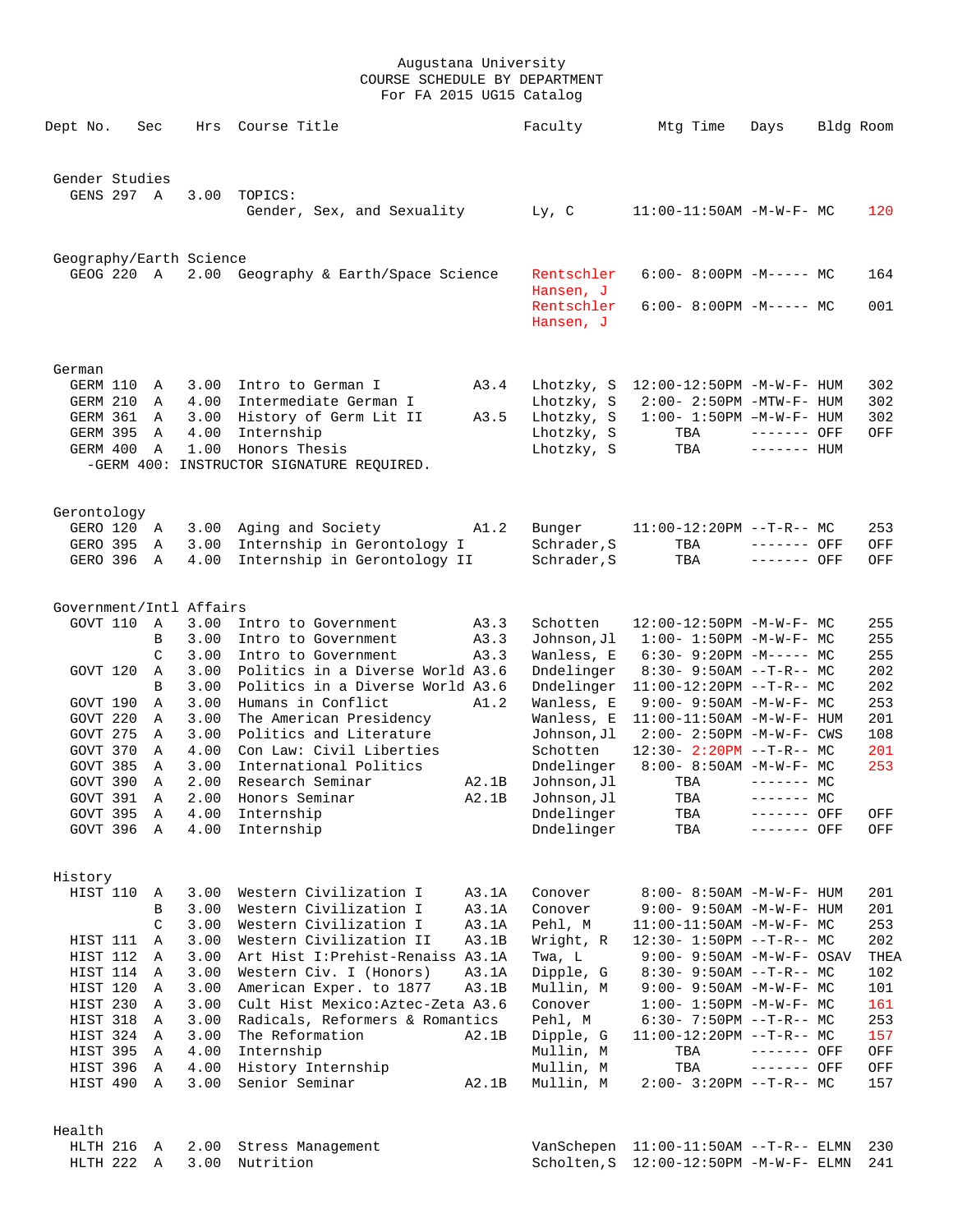| Dept No.             | Sec               | Hrs                     | Course Title                                                                                      | Faculty                  | Mtg Time                                                | Days         | Bldg Room  |
|----------------------|-------------------|-------------------------|---------------------------------------------------------------------------------------------------|--------------------------|---------------------------------------------------------|--------------|------------|
|                      |                   |                         |                                                                                                   |                          |                                                         |              |            |
| HLTH 240             | $\mathbb{A}$      | 3.00                    | School Health Education                                                                           | Bergstrom                | $1:00-1:50PM -M-W-F-ELMN$                               |              | 230        |
| HLTH 365             | Α                 | 2.00                    | Medical Aspects of Sport                                                                          | Boyens, S                | $2:00 - 3:40PM - M--- -$ ELMN                           |              | 230        |
|                      |                   |                         |                                                                                                   |                          |                                                         |              |            |
|                      |                   | International Studies   |                                                                                                   |                          |                                                         |              |            |
| INST 200 A           |                   | 1.00                    | Living & Learning Abroad                                                                          | Grinager, D              | $3:00 - 3:50PM$ ----R-- HUM                             |              | 301        |
|                      |                   |                         |                                                                                                   |                          |                                                         |              |            |
|                      |                   |                         |                                                                                                   |                          |                                                         |              |            |
|                      |                   | Sign Lang. Interpreting |                                                                                                   |                          |                                                         |              |            |
| INTR 201             | $\mathbb A$       | 2.00                    | Intro to Interpreting                                                                             |                          | Gundersn, C 12:00-12:50PM -M-W--- MC                    |              | 220        |
| INTR 334 A           | A                 | 3.00<br>3.00            | American Sign Language V                                                                          | Dyce, M                  | $10:40-11:50AM$ --T-R-- MC                              |              | 254<br>254 |
| INTR 340<br>INTR 344 | A                 | 3.00                    | Interpretation I<br>A2.1B<br>Amer Sign Language to English II                                     | Dyce, M<br>Dyce, M       | $10:40-11:50AM - M-W--- MC$<br>8:30- 9:50AM --T-R-- MC  |              | 254        |
| INTR 345             | A                 | 3.00                    | English to Amer Sign Language II                                                                  | Gundersn, C              | $8:30-9:50AM -M-W--- MC$                                |              | 254        |
|                      |                   |                         |                                                                                                   |                          |                                                         |              |            |
|                      |                   |                         |                                                                                                   |                          |                                                         |              |            |
| Journalism           |                   |                         |                                                                                                   |                          |                                                         |              |            |
| JOUR 095 A           |                   | 1.00                    | Journalism Participation                                                                          |                          |                                                         |              |            |
|                      |                   |                         | MIRROR                                                                                            | Blank-Libr               | TBA                                                     | $------$ HUM | 222<br>221 |
| <b>JOUR 115</b>      | В                 | 1.00                    | <b>EDDA</b>                                                                                       | Blank-Libr<br>Blank-Libr | TBA<br>$1:00 - 1:50PM -M-W-F - HUM$                     | $------$ HUM | 201        |
| <b>JOUR 242</b>      | Α<br>$\mathbb{A}$ | 3.00<br>3.00            | News Reporting & Writing<br>A2.1B<br>Editorial Skills I: Copy Editing                             | Gale, D.                 | 12:30- 1:50PM --T-R-- HUM                               |              | 106        |
| <b>JOUR 302</b>      | A                 | 3.00                    | Ethics & Law of the Press                                                                         | Blank-Libr               | 2:00- 2:50PM -M-W-F- HUM                                |              | 226        |
| <b>JOUR 315</b>      | A                 | 3.00                    | Newspaper Writ: Crit/Edit A2.1B                                                                   | Becker, B                | $6:00 - 7:20PM -T-R-- HUM$                              |              | 202        |
| <b>JOUR 365</b>      | A                 | 3.00                    | Public Relations                                                                                  | Nitz, M                  | 2:00- 2:50PM -M-W-F- HUM                                |              | 331        |
| <b>JOUR 395</b>      | A                 | 4.00                    | Internship                                                                                        | Blank-Libr               | TBA                                                     | ------- OFF  | OFF        |
| JOUR 495             | A                 | 4.00                    | Internship                                                                                        | Blank-Libr               | TBA                                                     | $------$ OFF | OFF        |
|                      |                   |                         |                                                                                                   |                          |                                                         |              |            |
| Mathematics          |                   |                         |                                                                                                   |                          |                                                         |              |            |
| MATH 110             | A                 | 3.00                    | Structure of Mathematics                                                                          | Olimb, C                 | $9:00 - 9:50AM - M - W - F - HUM$                       |              | 227        |
| MATH 113             | A                 | 3.00                    | Methods of Teaching Elem Math                                                                     | Laurich                  | 9:00- 9:50AM -M-W-F- MC                                 |              | 164        |
|                      |                   |                         | -MATH 113: ADMITTED TEACHER EDUC STUDENTS ONLY. PLAN TO SPEND 1 HR IN THE FIELD 1 MORNING PER WK. |                          |                                                         |              |            |
| MATH 140             | $\mathbb{A}$      | 3.00                    | Quantitative Reasoning<br>A2.3                                                                    | Sorenson, T              | $9:00 - 9:50AM - M - W - F - SFS$                       |              | 204A       |
|                      | В                 | 3.00                    | Quantitative Reasoning<br>A2.3                                                                    | Sorenson, T              | $1:00 - 1:50PM -M-W-F- HUM$                             |              | 321        |
|                      | C                 | 3.00                    | Quantitative Reasoning<br>A2.3                                                                    | Gregg, M                 | $11:00-11:50AM$ -M-W-F- HUM                             |              | 231        |
| MATH 150             | Α                 | 4.00                    | Pre-Calculus<br>A2.3                                                                              | Olson, C                 | $11:00-11:50AM$ -MTW-F- SFS                             |              | 204A       |
| MATH 151             | A                 | 4.00                    | Calculus I<br>A2.3                                                                                | Olson, C                 | 12:00-12:50PM -MTW-F- SFS                               |              | 204A       |
|                      | B                 | 4.00                    | Calculus I<br>A2.3                                                                                | Olimb, C                 | $2:00 - 2:50PM - MTW - F - MC$                          |              | 153        |
| MATH 152             | A                 | 4.00                    | Calculus II<br>A2.3                                                                               | Erickson, L              | 8:00- 8:50AM -MTW-F- SFS                                |              | 204A       |
|                      | B                 | 4.00                    | A2.3<br>Calculus II                                                                               | Erickson, L              | 12:00-12:50PM -MTW-F- HUM                               |              | 321        |
| MATH 200             | Α                 | 3.00                    | Foundations of Mathematics                                                                        | Gregg, M                 | $8:00 - 8:50AM - M - W - F - MC$                        |              | 103        |
| MATH 310             | Α                 |                         | 3.00 Differential Equations                                                                       | Sorenson, T              | $2:00 - 2:50PM -M-W-F - HUM$                            |              | 321        |
| MATH 320             | Α                 | 3.00                    | Discrete Structures                                                                               | Erickson,L               | $2:00 - 2:50AM$ -M-W-F- MC                              |              | 255        |
| MATH 350             | Α                 |                         | 3.00 Real Analysis                                                                                | Gregg, M                 | $11:00-12:20PM$ --T-R-- HUM                             |              | 227        |
|                      |                   |                         |                                                                                                   |                          |                                                         |              |            |
| Music                |                   |                         |                                                                                                   |                          |                                                         |              |            |
| MUSI 095             | Α                 | 1.00                    | Music Ensemble:<br>A3.5B                                                                          |                          |                                                         |              |            |
|                      |                   |                         | Augustana Choir                                                                                   | Nesheim                  | 3:55- 5:10PM -MTWR-- HUM                                |              | 173        |
|                      | В                 | 1.00                    | Collegiate Chorale                                                                                | Svenningsn               | $12:00-12:50PM -M-W-F- HUM$                             |              | 173        |
|                      | D                 | 1.00                    | Angelus                                                                                           | Grevlos, L               | 3:00- 3:50PM -M-W-F- HUM                                |              | 173        |
|                      | E                 | 1.00                    | Augustana Concert Band                                                                            | Unger                    | $4:00 - 5:30PM -M-WR-- HUM$                             |              | 168        |
|                      | F                 | 1.00                    | College/Community Band                                                                            | Schilf                   | 7:00- 9:20PM ----R-- HUM                                |              | 168        |
|                      | Κ                 | 1.00                    | Aug Orchestra (Woods, Brass, Perc)                                                                | Kim, J                   | 6:30- 9:00PM U------ HUM                                |              | 168        |
|                      |                   |                         |                                                                                                   | Kim, J                   | $3:00-4:30PM --T--- HUM$                                |              | 168        |
|                      | L                 | 1.00                    | Augustana Orchestra (Strings)                                                                     | Kim, J                   | $6:30-9:00PM$ U------ HUM                               |              | 168        |
|                      |                   |                         |                                                                                                   | Kim, J                   | $3:00-4:30PM -T--- HUM$                                 |              | 168        |
|                      | М                 | 1.00                    | Symphonic Chorus                                                                                  | Kim, J<br>Johnson, J     | $3:00-4:30PM$ ---W--- HUM<br>$7:00-10:00PM -M-----$ HUM |              | 178<br>173 |
| MUSI 096             | A                 | 1.00                    | Chamber Music:                                                                                    |                          |                                                         |              |            |
|                      |                   |                         | Opera Theatre Workshop                                                                            | Grevlos, L               | $10:00-10:50AM$ --T-R-- HUM                             |              | 173        |
|                      |                   |                         |                                                                                                   | Grevlos, L               | $4:00 - 5:00PM$ -----F- HUM                             |              | 178        |
|                      | В                 | 1.00                    | Brass Quintet                                                                                     | Shoemaker                | TBA                                                     | $------$ HUM |            |
|                      |                   |                         |                                                                                                   |                          |                                                         |              |            |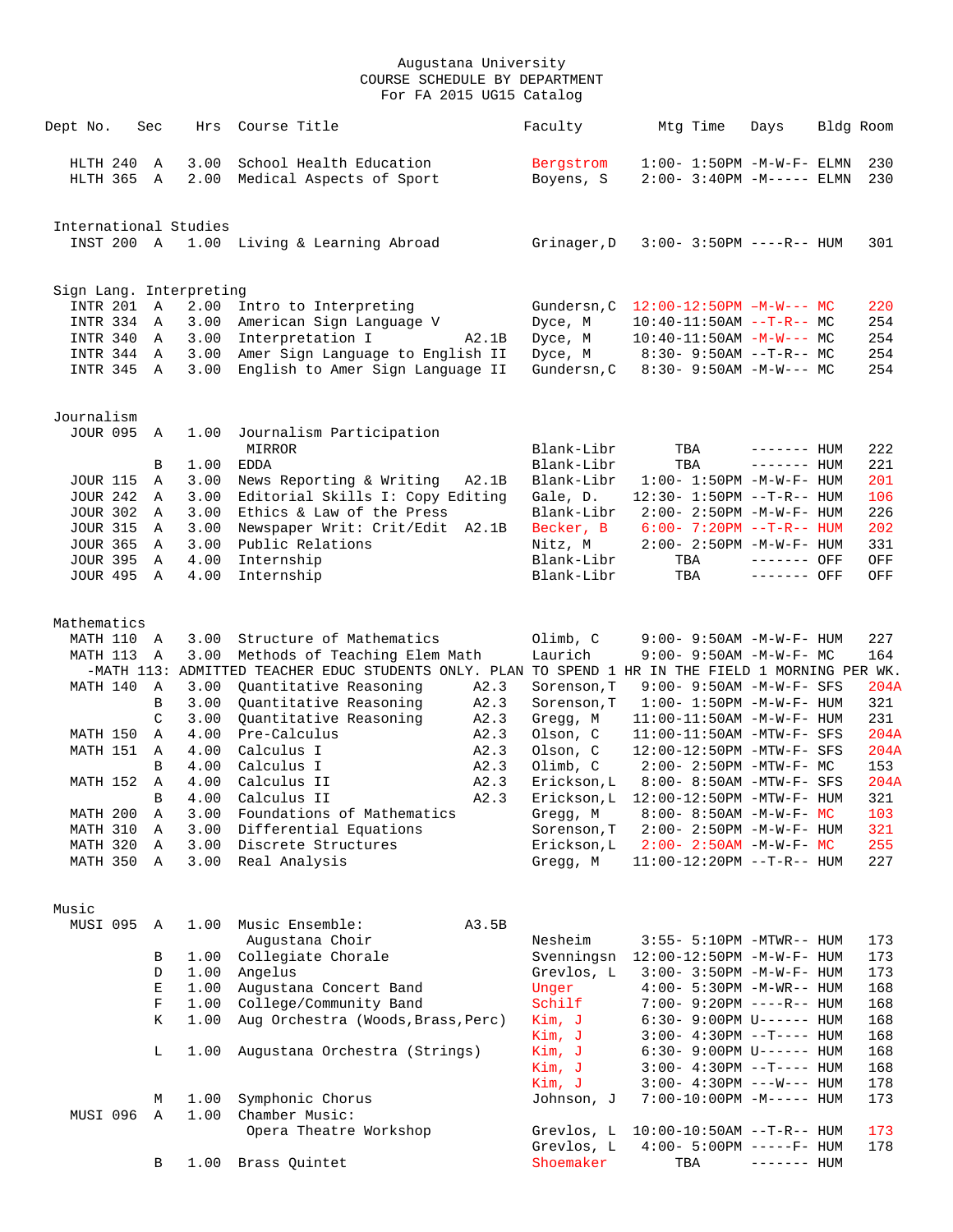| Dept No.        | Sec       | Hrs             | Course Title                          | Faculty     | Mtg Time                              | Days         | Bldg Room       |
|-----------------|-----------|-----------------|---------------------------------------|-------------|---------------------------------------|--------------|-----------------|
|                 | C         | 1.00            | Saxophone Quartet                     | Ammann, B   | TBA                                   | ------- HUM  | 155             |
|                 | D         | 1.00            | String                                | Melik-Step  | TBA                                   | $------HUM$  | 152             |
|                 | Е         | 1.00            | Clarinet                              | Larson, A   | TBA                                   | $------$ HUM | 155             |
|                 | F         | 1.00            | Flute Choir                           | Anderson, E | $3:00 - 3:50PM -M---$ HUM             |              | 178             |
|                 | Η         | 1.00            | Woodwind Quintet                      | Staff       | TBA                                   | $------$ HUM |                 |
|                 | I         | 1.00            | Percussion Ensemble                   | Tucker, D   | $6:00-8:00PM$ ---W--- HUM             |              | 168             |
|                 | Κ         | 1.00            | Trombone Choir                        | Shoemaker   | $4:30 - 5:30PM -T--- HUM$             |              | 178             |
|                 |           |                 |                                       |             |                                       | $------$ HUM |                 |
|                 | L         | 1.00            | String Quartet                        | Staff       | TBA                                   |              | 50              |
|                 | M         | 1.00            | Jazz Lab                              | Schilf, P   | $6:40 - 7:30PM -T--- HUM$             |              | 168             |
|                 | Ν         | 1.00            | Northlanders Jazz Combo               | Schilf, P   | $8:15-9:30PM -M--- HUM$               |              | 168             |
|                 | Q         | 1.00            | Mallet Keyboard Ensemble              | Tucker, D   | $10:45 - 12:00 \text{PM}$ ---W--- HUM |              | 144             |
|                 | P         | 1.00            | Vocal Lab                             | Nesheim     | $8:00 - 8:50AM$ -----F- HUM           |              | 173             |
| MUSI 097        | Α         | 1.00            | Chamber Music Ensemble:               |             |                                       |              |                 |
|                 |           |                 | Chamber Choir                         | Nesheim     | $5:15- 6:15PM -M-W--- HUM$            |              | 173             |
|                 | В         | 1.00            | Brass Choir                           | Schilf, P   | $3:00 - 3:50PM -M-W---$ HUM           |              | 168             |
|                 | C         | 1.00            | Northlanders Jazz Band                | Schilf, P   | $5:40-6:30PM -MT--- HUM$              |              | 168             |
| MUSI 110        | Α         | 3.00            | The Understanding of Music A3.5B      |             | Johnson, S 12:00-12:50PM -M-W-F- HUM  |              | 121             |
|                 | B         | 3.00            | The Understanding of Music A3.5B      | Ammann, B   | $8:30 - 9:50AM -T-R-- HUM$            |              | 231             |
| MUSI 111        | A         | <b>CANCELED</b> |                                       |             |                                       |              |                 |
| MUSI 120        | Α         | 2.00            | A3.5B<br>Music Theory I               | Svenningsn  | $1:00 - 1:50PM - M - W - F - HUM$     |              | 121             |
| MUSI 120L A     |           | 1.00            | Aural Skills Lab                      | Svenningsn  | $1:00 - 1:50PM -T-R--HUM$             |              | 121             |
| MUSI 152        | A         | <b>CANCELED</b> |                                       |             |                                       |              |                 |
|                 | В         | 1.00            | Beg Class Piano: Music Majors         | Andrews, R  | $8:00 - 8:50AM$ --T-R-- HUM           |              | 146             |
| MUSI 161        | A         | 1.00            | Private Instruction: Strings          |             |                                       |              |                 |
|                 |           |                 | Violin-30 min.                        | Kim, J      | TBA                                   | $------$ HUM | 24              |
|                 | AΜ        | 1.00            | Violin-50 min.                        | Kim, J      | TBA                                   | $------$ HUM | 24              |
|                 | В         | 1.00            | Viola-30 min.                         | Peters, M   | TBA                                   | $------HUM$  | 11              |
|                 | ΒM        | 1.00            | Viola-50 min.                         | Peters, M   | TBA                                   | $------HUM$  | 11              |
|                 | C         | 1.00            | Violoncello-30 min.                   | Melik-Step  | TBA                                   | $------$ HUM | 152             |
|                 | CM        | 1.00            | Violoncello-50 min.                   | Melik-Step  | TBA                                   | $------$ HUM | 152             |
|                 | D         | 1.00            | Bass-30 min.                          | Casey, J    | TBA                                   | ------- HUM  | 5               |
|                 | DM        | 1.00            | Bass-50 min                           | Casey, J    | TBA                                   | $------$ HUM | 5               |
|                 | Е         | 1.00            | Guitar-30 min.                        | Gundersn, G | TBA                                   | ------- HUM  | 34              |
|                 | F         | 1.00            | Harp-30 min.                          | Vorhes, A   | TBA                                   | ------- HUM  | 161             |
|                 | FM        | 1.00            | Harp-50 min.                          | Vorhes, A   | TBA                                   | $------$ HUM | 161             |
| <b>MUSI 162</b> | Α         | 1.00            | Private Instruction: Woodwinds        |             |                                       |              |                 |
|                 |           |                 | Flute-30 min.                         | Masek, P    | TBA                                   | $------$ HUM | 154             |
|                 | AΜ        | 1.00            | Flute-50 min                          | Masek, P    | TBA                                   | $------$ HUM | 154             |
|                 | В         | 1.00            | Oboe-30 min.                          | Paul, J     | TBA                                   | ------- HUM  | 157             |
|                 | BM        | 1.00            | Oboe-50 min.                          | Paul, J     | TBA                                   | ------- HUM  | 157             |
|                 | C         | 1.00            | Clarinet-30 min.                      | Hill, C     | TBA                                   | $------$ HUM | 157             |
|                 |           |                 |                                       | Larson, A   |                                       |              |                 |
|                 | CM        | 1.00            | Clarinet-50 min.                      | Hill, C     | TBA                                   | $------$ HUM | 157             |
|                 |           |                 |                                       | Larson, A   |                                       |              |                 |
|                 | D         | 1.00            | Bassoon-30 min.                       | Tomkins, J  | TBA                                   | ------- HUM  | 157             |
|                 | DM        | 1.00            | Bassoon-50 min.                       | Tomkins,J   | TBA                                   | ------- HUM  | 157             |
|                 | Е         | 1.00            | Saxophone-30 min.                     | Ammann, B   | TBA                                   | ------- HUM  | 155             |
|                 | EМ        | 1.00            | Saxophone-50 min.                     | Ammann, B   | TBA                                   | ------- HUM  | 155             |
| MUSI 163        | Α         | 1.00            | Private Instruction: Brass Winds      |             |                                       |              |                 |
|                 |           |                 | Horn-30 min.                          | Unger       | TBA                                   | ------- HUM  | $7\phantom{.0}$ |
|                 | AΜ        | 1.00            | Horn-50 min.                          | Unger       | TBA                                   | ------- HUM  | 7               |
|                 | В         | 1.00            | Trumpet-30 min.                       | Linder      | TBA                                   | ------- HUM  | 10              |
|                 | ΒM        | 1.00            | Trumpet-50 min.                       | Linder      | TBA                                   | ------- HUM  | 10              |
|                 | C         | 1.00            | Trombone-30 min.                      | Shoemaker   | TBA                                   | ------- HUM  | 149             |
|                 | <b>CM</b> |                 |                                       | Shoemaker   |                                       |              |                 |
|                 | D         | 1.00<br>1.00    | Trombone-50 min.<br>Euphonium-30 min. | Shoemaker   | TBA                                   | ------- HUM  | 149             |
|                 |           |                 |                                       |             | TBA                                   | ------- HUM  | 149             |
|                 | DM        | 1.00            | Euphonium-50 min.                     | Shoemaker   | TBA                                   | ------- HUM  | 149             |
|                 | Е         | 1.00            | Tuba-30 min.                          | Shoemaker   | TBA                                   | ------- HUM  | 4               |
|                 | EМ        | 1.00            | Tuba-50 min.                          | Shoemaker   | TBA                                   | ------- HUM  | 4               |
| MUSI 164        | Α         | 1.00            | Private Instruction: Percussion       |             |                                       |              |                 |
|                 |           |                 | Percussion-30 min                     | Tucker, D   | TBA                                   | ------- HUM  | 144             |
|                 | AΜ        | 1.00            | Percussion-50 min.                    | Tucker, D   | TBA                                   | ------- HUM  | 144             |
| MUSI 165        | Α         | 1.00            | Private Instruction: Piano            |             |                                       |              |                 |
|                 |           |                 | Piano-30 min.                         | Andrews, R  | TBA                                   | ------- HUM  | 160             |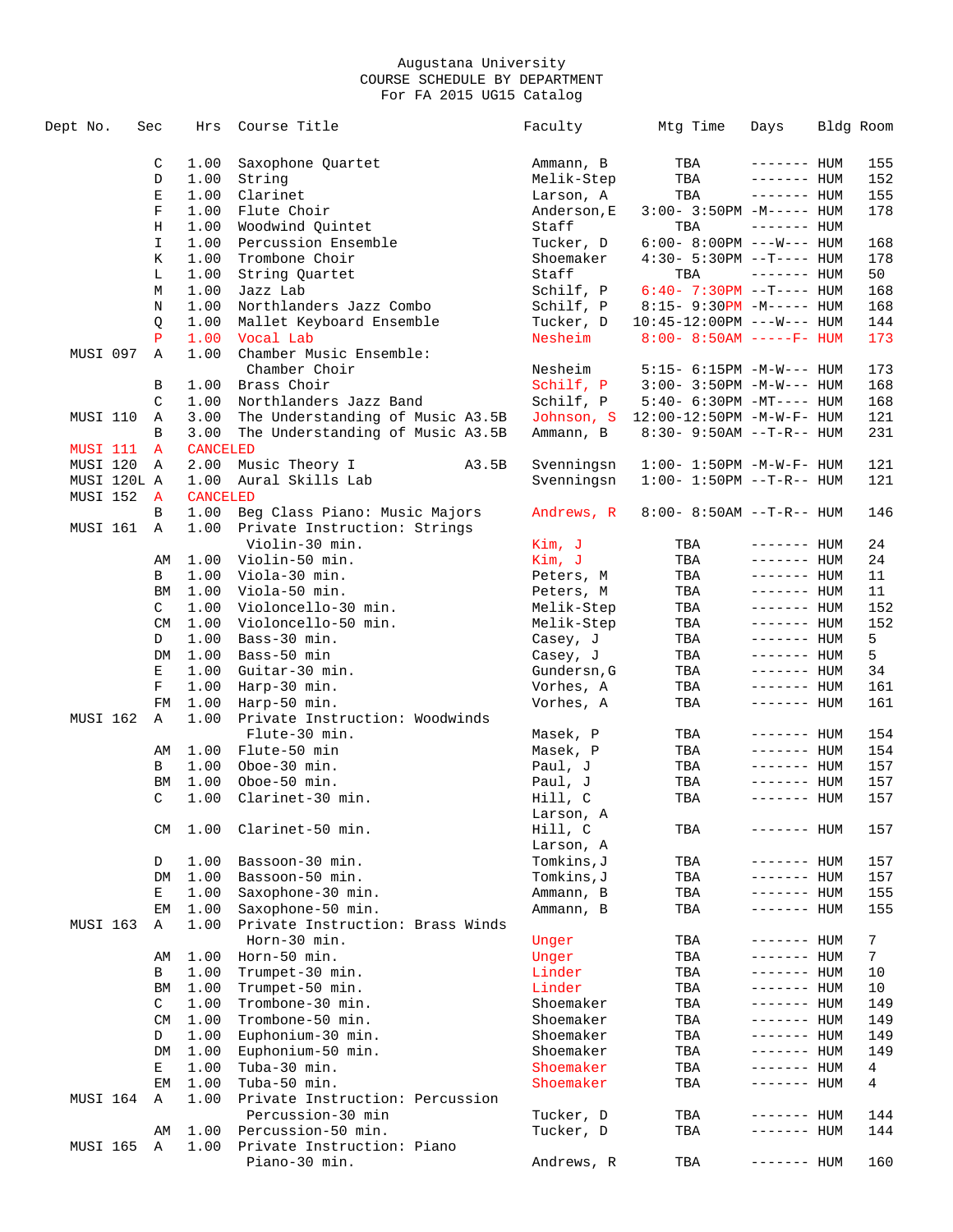| Dept No.                | Sec       | Hrs             | Course Title                                     | Faculty                 | Mtg Time                          | Days         | Bldg Room |      |
|-------------------------|-----------|-----------------|--------------------------------------------------|-------------------------|-----------------------------------|--------------|-----------|------|
|                         | AΜ        | 1.00            | Piano-50 min.                                    | Andrews, R              | TBA                               | $------$ HUM |           | 160  |
|                         | АX        | 1.00            | Piano-30 min.                                    | Andrews, R              | TBA                               | ------- HUM  |           | 160  |
|                         | В         | 1.00            | Piano-30 min.                                    | Schempp, M              | TBA                               | ------- HUM  |           | 159  |
|                         | BX        | 1.00            | Piano-30 min.                                    | Schempp, M              | TBA                               | ------- HUM  |           | 159  |
|                         | C         | 1.00            | Piano-30 min.                                    | Li, S                   | TBA                               | ------- HUM  |           | 158  |
|                         | CX        | 1.00            | Piano-30 min.                                    | Li, S                   | TBA                               | ------- HUM  |           | 158  |
| MUSI 166                | Α         | 1.00            | Private Instruction: Keyboard                    |                         |                                   |              |           |      |
|                         |           |                 | Organ-30 min.                                    | Schempp, M              |                                   |              |           |      |
|                         |           |                 | Organ-50 min.                                    |                         | TBA                               | ------- HUM  |           |      |
|                         | AΜ        | 1.00            |                                                  | Schempp, M              | TBA                               | ------- HUM  |           |      |
|                         | В         | 1.00            | Harpsichord-30 min.                              | Schempp, M              | TBA                               | ------- HUM  |           |      |
|                         | BM        | 1.00            | Harpsichord-50 min.                              | Schempp, M              | TBA                               | ------- HUM  |           |      |
| MUSI 167                | Α         | 1.00            | Private Instruction: Voice                       |                         |                                   |              |           |      |
|                         |           |                 | Voice-30 min.                                    | Staff                   | TBA                               | ------- HUM  |           |      |
|                         | AΜ        | 1.00            | Voice-50 min.                                    | Staff                   | TBA                               | $------$ HUM |           |      |
|                         | В         | 1.00            | Voice-30 min.                                    | Grevlos, L              | TBA                               | ------- HUM  |           | 139  |
|                         | BM        | 1.00            | Voice-50 min.                                    | Grevlos, L              | TBA                               | $------$ HUM |           | 139  |
|                         | C         | 1.00            | Voice-30 min.                                    | Koch, C                 | TBA                               | $------$ HUM |           | 153  |
|                         | <b>CM</b> | 1.00            | Voice-50 min.                                    | Koch, C                 | TBA                               | ------- HUM  |           | 153  |
|                         | D         | 1.00            | Voice-30 min.                                    | Schreck, J              | TBA                               | ------- HUM  |           | 153  |
|                         | DM        | 1.00            | Voice-50 min.                                    | Schreck, J              | TBA                               | $------$ HUM |           | 153  |
|                         | Е         | 1.00            | Voice-30 min.                                    | Carter, J               | TBA                               | $------$ HUM |           | 150  |
|                         | EМ        | 1.00            | Voice-50 min.                                    | Carter, J               | TBA                               | $------$ HUM |           | 150  |
|                         | F         | 1.00            | Voice-30 min.                                    | Svenningsn              | TBA                               | ------- HUM  |           | 140  |
|                         | FM        | 1.00            | Voice-50 min.                                    | Svenningsn              | TBA                               | $------$ HUM |           | 140  |
|                         | G         | 1.00            | Voice-30 min.                                    | Barnard, M              | TBA                               | ------- HUM  |           | 150  |
|                         | GM        | 1.00            | Voice-50 min.                                    | Barnard, M              | TBA                               | ------- HUM  |           | 150  |
|                         | н         | 1.00            | <b>CANCELED</b>                                  |                         |                                   |              |           |      |
|                         | HM        | 1.00            | CANCELED                                         |                         |                                   |              |           |      |
| MUSI 191                | Α         | 1.00            | Intro to Notational Software                     | Unger                   | $8:00 - 8:50AM - M---$ HUM        |              |           | 224  |
| MUSI 210                |           | 3.00            | Music Hist & Lit to 1750                         |                         |                                   |              |           |      |
|                         | Α         |                 | A3.1A                                            | Unger                   | $11:00-12:20PM -T-R--HUM$         |              |           | 231  |
| MUSI 214                | A         | <b>CANCELED</b> |                                                  |                         |                                   |              |           |      |
| MUSI 220                | Α         | 2.00            | Music Theory III                                 | Andrews, R              | $2:00 - 2:50PM -M-W-F - HUM$      |              |           | 121  |
| MUSI 220L A             |           | 1.00            | Aural Skills III                                 | Andrews, R              | 2:00- 2:50PM --T-R-- HUM          |              |           | 121  |
| MUSI 230                | Α         | 2.00            | Music, Theatre&Dance in ElemClass                | Johnson, S              | $11:00-11:50AM$ --T-R-- HUM       |              |           | 121  |
| MUSI 250                | Α         | 2.00            | Brass Pedagogy & Performance                     | Schilf, P               | 8:00- 8:50AM -MTWR-- HUM          |              |           | 168  |
| MUSI 300                | Α         | 3.00            | Fundamentals of Conducting                       | Ammann                  | 12:30- 1:50PM --T-R-- HUM         |              |           | 168  |
| MUSI 310                | Α         | 3.00            | Secondary Instrumental Methods                   | Schilf, P               | 11:00-11:50AM -M-W-F- HUM         |              |           | 145  |
| MUSI 311                | Α         | 3.00            | Secondary Choral Methods                         | Nesheim                 | $11:00-11:50AM$ -M-W-F- HUM       |              |           | 173  |
| MUSI 336                | Α         | 3.00            | Vocal Pedagogy                                   | Grevlos, L              | $9:00 - 9:50AM - M - W - F - HUM$ |              |           | 121  |
| Native American Studies |           |                 |                                                  |                         |                                   |              |           |      |
| NAST 320                | Α         | 3.00            | Native American Social Sys A3.6                  | Bunger                  | $6:00-9:00PM -M--- MC$            |              |           | 201  |
|                         | B         | 3.00            | Native American Social Sys A3.6                  | Bunger                  | $6:00-9:00PM$ --T---- MC          |              |           | 201  |
| Nursing                 |           |                 |                                                  |                         |                                   |              |           |      |
| <b>NURS 200</b>         | Α         | 3.00            | Intro to Professional Nursing                    | Nelson, Mry             | $1:00 - 1:50PM - M - W - F - HUM$ |              |           | 123  |
|                         | B         | 3.00            | Intro to Professional Nursing                    | Nelson, Mry             | $2:00 - 2:50PM -M-W-F - HUM$      |              |           | 123  |
| NURS 324                | Α         | 3.00            | Health Pattern Recognition/Nutri                 | Evenson, C              | $8:00-11:00AM$ --T---- HUM        |              |           | 123  |
|                         |           |                 |                                                  | Evenson, C              | 12:00-12:50PM -----F- OSAV        |              |           | FELL |
|                         | В         | 3.00            | Health Pattern Recognition/Nutri                 | Evenson, C              | $8:00-11:00AM$ ----R-- HUM        |              |           | 123  |
|                         |           |                 |                                                  | Evenson, C              |                                   |              |           |      |
|                         |           |                 |                                                  |                         | $12:00-12:50PM$ -----F- OSAV      |              |           | FELL |
| NURS 324I A             |           | 2.00            | Health Pattern Recognition/Nutri                 | Evenson, C              | TBA                               | $------$ HUM |           |      |
|                         |           |                 | -NURS 324I: OPEN TO INTERNATIONAL STUDENTS ONLY. |                         |                                   |              |           |      |
| NURS 326                | A         | 4.00            | Nursing Therapeutics                             | Herrmann                | $12:00-12:50PM -M-W--- OSAV$      |              |           | FELL |
|                         |           |                 |                                                  | Herrmann                | $12:00-12:50PM$ -----F- OSAV      |              |           | FELL |
|                         | В         | 4.00            | Nursing Therapeutics                             | Herrmann                | 12:00-12:50PM -M-W--- OSAV        |              |           | FELL |
|                         |           |                 |                                                  | Herrmann                | $12:00-12:50PM$ -----F- OSAV      |              |           | FELL |
| NURS 326C A1            |           | 0.00            | Nursing Therapeutics Clinical                    | Herrmann<br>Peterson, J | 7:00- 3:30PM --T---- OFF          |              |           | OFF  |
|                         | A2        | 0.00            | Nursing Therapeutics Clinical                    | Herrmann<br>Moua, Z     | 7:00- 3:30PM --T---- OFF          |              |           | OFF  |
|                         | A3        | 0.00            | Nursing Therapeutics Clinical                    | Herrmann                | 7:00- 3:30PM --T---- OFF          |              |           | OFF  |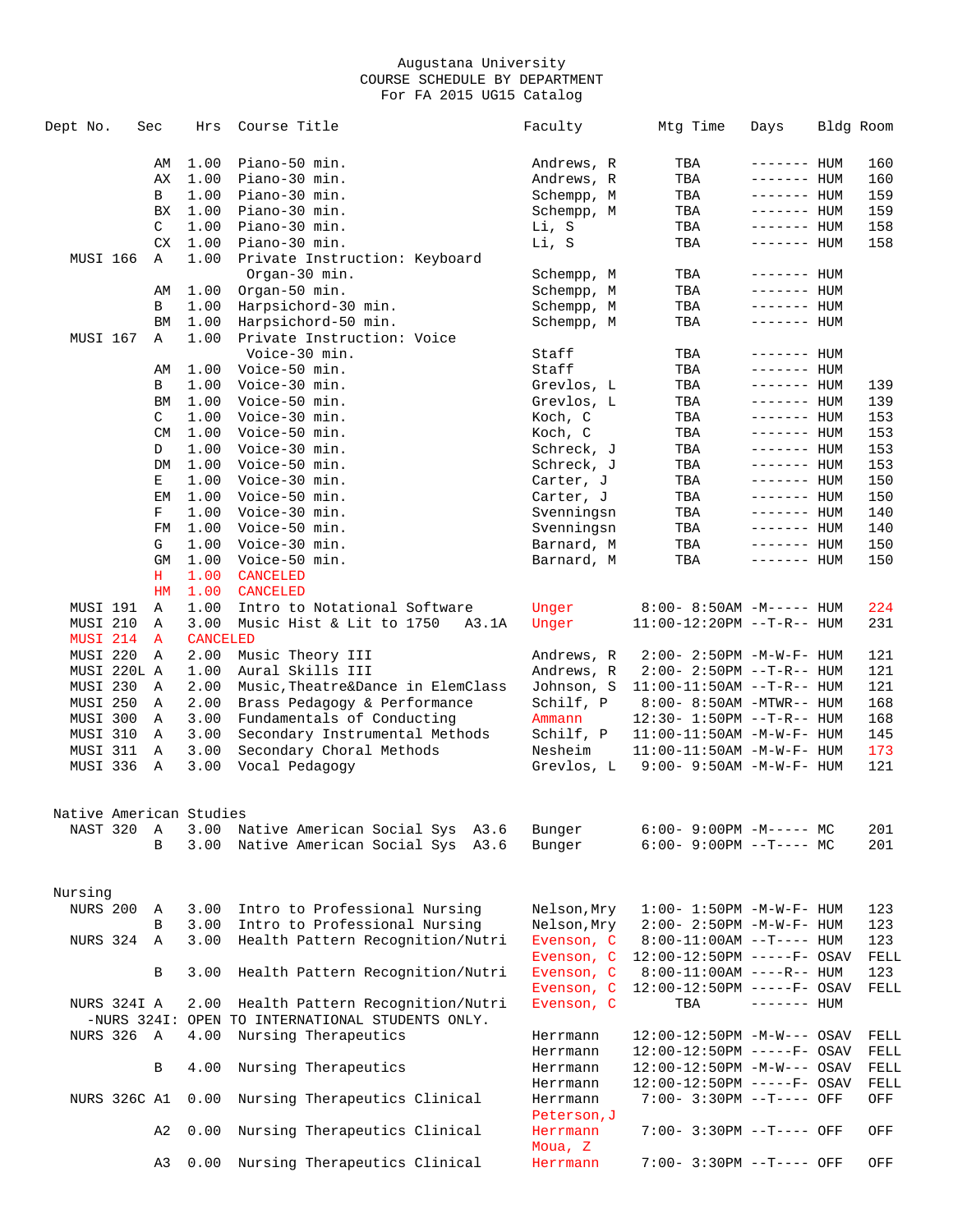| Dept No.            | Sec |                | Hrs  | Course Title                                                                         | Faculty                          | Mtg Time | Days                               | Bldg Room |
|---------------------|-----|----------------|------|--------------------------------------------------------------------------------------|----------------------------------|----------|------------------------------------|-----------|
|                     |     |                |      |                                                                                      | Larson, K                        |          |                                    |           |
|                     |     | A4             | 0.00 | Nursing Therapeutics Clinical                                                        | Herrmann<br>Westerberg           |          | $7:00 - 3:30PM -T---$ OFF          | OFF       |
|                     |     | B1             | 0.00 | Nursing Therapeutics Clinical                                                        | Herrmann                         |          | 7:00- 3:30PM ----R-- OFF           | OFF       |
|                     |     | B <sub>2</sub> | 0.00 | Nursing Therapeutics Clinical                                                        | Herrmann<br>Mulder, J            |          | 7:00- 3:30PM ----R-- OFF           | OFF       |
|                     |     | B <sub>3</sub> | 0.00 | Nursing Therapeutics Clinical                                                        | Herrmann<br>Jacobs, J            |          | 7:00- 3:30PM ----R-- OFF           | OFF       |
|                     |     | B4             | 0.00 | Nursing Therapeutics Clinical                                                        | Herrmann<br>Langner              |          | 7:00- 3:30PM ----R-- OFF           | OFF       |
| <b>NURS 326L A1</b> |     |                | 0.00 | Nursing Therapeutics Lab                                                             | Herrmann<br>Karel, B             |          | $12:00 - 5:00PM -T--- HUM$         | 123       |
|                     |     | A2             | 0.00 | Nursing Therapeutics Lab                                                             | Herrmann<br>Karel, B             |          | $12:00 - 5:00PM -T--- HUM$         | 123       |
|                     |     | A3             | 0.00 | Nursing Therapeutics Lab                                                             | Karel, B<br>Herrmann             |          | 12:00- 5:00PM --T---- HUM          | 123       |
|                     |     | A4             | 0.00 | Nursing Therapeutics Lab                                                             | Herrmann<br>Karel, B             |          | $12:00 - 5:00PM -T--- HUM$         | 123       |
|                     |     | B1             | 0.00 | Nursing Therapeutics Lab                                                             | Herrmann<br>Karel, B             |          | $12:00 - 5:00PM$ ----R-- HUM       | 123       |
|                     |     | B <sub>2</sub> | 0.00 | Nursing Therapeutics Lab                                                             | Herrmann<br>Karel, B             |          | $12:00 - 5:00PM$ ----R-- HUM       | 123       |
|                     |     | B <sub>3</sub> | 0.00 | Nursing Therapeutics Lab                                                             | Herrmann<br>Karel, B             |          | 12:00- 5:00PM ----R-- HUM          | 123       |
|                     |     | B4             | 0.00 | Nursing Therapeutics Lab                                                             | Herrmann<br>Karel, B             |          | $12:00 - 5:00PM$ ----R-- HUM       | 123       |
| <b>NURS 328</b>     |     | A              | 3.00 | Pathophysiology                                                                      | Schroeder<br>Diggins-H           |          | $8:00 - 8:50AM - M - W - F - OSAV$ | FELL      |
|                     |     | В              | 3.00 | Pathophysiology                                                                      | Schroeder<br>Diggins-H           |          | 8:00- 8:50AM -M-W-F- OSAV          | FELL      |
| NURS 406            |     | $\mathbf I$    | 2.00 | Nursing & Health Care in the US                                                      | Schroeder<br>Roth, S             | TBA      | ------- <b>HUM</b>                 |           |
|                     |     |                |      |                                                                                      | Roth, S                          |          | $3:30 - 5:30PM -T--- EMC$          |           |
|                     |     |                |      | -NURS 406: OPEN TO INTERNATIONAL STUDENTS ONLY.                                      |                                  |          |                                    |           |
| NURS 420 A          |     |                | 5.00 | Behavioral Health Nursing                                                            | Abbott, K                        |          | $1:00-2:20PM -M-W---$ HUM          | 231       |
| NURS 420C A1        |     |                | 0.00 | Behav Health Nursing Clinical                                                        | Abbott, K                        |          | 7:00- 3:30PM ----R-- OFF           | OFF       |
|                     |     | A2             | 0.00 | Behav Health Nursing Clinical                                                        | Christenso                       |          | 7:00- 3:30PM ----R-- OFF           | OFF       |
|                     |     | A3             | 0.00 | Behav Health Nursing Clinical                                                        | Abbott, K                        |          | 7:00- 3:30PM ----R-- OFF           | OFF       |
|                     |     | A4             | 0.00 | Behav Health Nursing Clinical                                                        | Abbott, K<br>Jonas, N            |          | 7:00- 3:30PM ----R-- OFF           | OFF       |
| NURS 430 A          |     |                | 5.00 | Community Health Nursing                                                             | Waltman, P                       |          | $1:00-2:20PM -M-W---$ SFS          | 204A      |
| NURS 430C A1        |     |                | 0.00 | Comm Health Nursing Clinical                                                         | Poppens                          |          | 7:30-11:50AM -M----- OFF           | OFF       |
|                     |     | A2             | 0.00 | Comm Health Nursing Clinical                                                         | Waltman, P                       |          | 7:30-11:50AM --T---- OFF           | OFF       |
|                     |     | A3             | 0.00 | Comm Health Nursing Clinical                                                         | Waltman, P                       |          | 7:30-11:50AM ---W--- OFF           | OFF       |
|                     |     | A4             | 0.00 | Comm Health Nursing Clinical                                                         | Poppens                          |          | 7:30-11:50AM ----R-- OFF           | OFF       |
| NURS 441            |     | A              | 4.00 | Adult Health Nursing II                                                              | White, L                         |          | $10:40-11:50AM -M---$ HUM          | 123       |
|                     |     | В              | 4.00 | Adult Health Nursing II                                                              | White, L                         |          | $10:40-11:50AM$ ---W--- HUM        | 123       |
|                     |     | I.             | 4.00 | Adult Health Nursing II                                                              | White, L                         |          | $10:40-11:50AM - M---$ HUM         | 123       |
| NURS 441C A1        |     |                | 0.00 | -NURS 441I: OPEN TO INTERNATIONAL STUDENTS ONLY.<br>Adult Health Nursing II Clinical | White                            |          | 7:00- 3:30PM --T---- OFF           | OFF       |
|                     |     | A2             | 0.00 | Adult Health Nursing II Clinical                                                     | Stewart, C<br>White<br>VanIperen |          | 7:00- 3:30PM --T---- OFF           | OFF       |
|                     |     | A3             | 0.00 | Adult Health Nursing II Clinical                                                     | White<br>VanIperen               |          | 7:00- 3:30PM --T---- OFF           | OFF       |
|                     |     | A4             | 0.00 | Adult Health Nursing II Clinical                                                     | White                            |          | 7:00- 3:30PM ----R-- OFF           | OFF       |
|                     |     | B1             | 0.00 | Adult Health Nursing II Clinical                                                     | Nass, A<br>White<br>Nass, A      |          | 7:00- 3:30PM ----R-- OFF           | OFF       |
|                     |     | B2             | 0.00 | Adult Health Nursing II Clinical                                                     | White<br>Lammers                 |          | 7:00- 3:30PM ----R-- OFF           | OFF       |
|                     |     | B3             | 0.00 | Adult Health Nursing II Clinical                                                     | White<br>Lammers                 |          | 7:00- 3:30PM ----R-- OFF           | OFF       |
|                     |     | B4             | 0.00 | Adult Health Nursing II Clinical                                                     | White                            |          | 7:00- 3:30PM ----R-- OFF           | OFF       |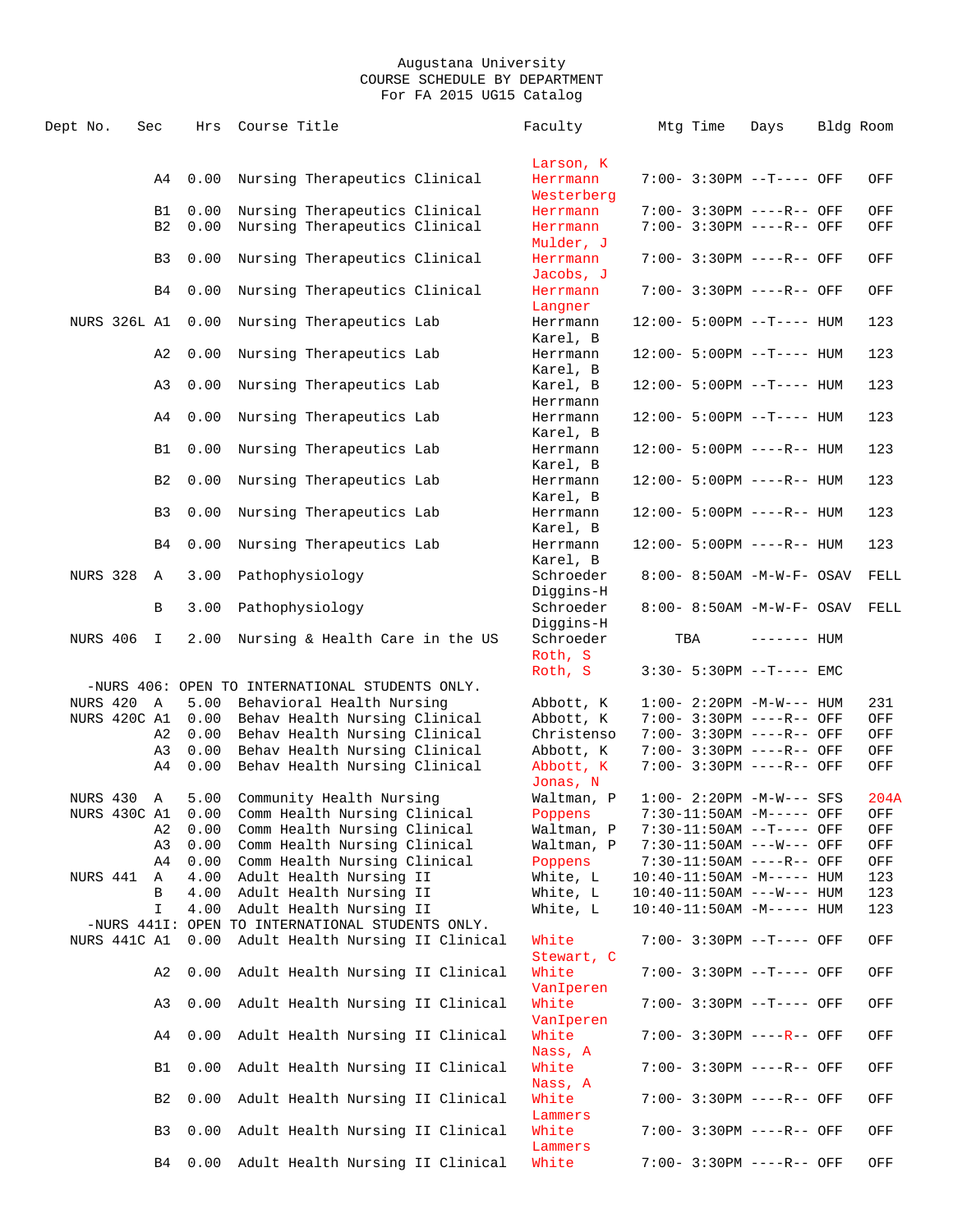| Dept No.           | Sec         |        |                 | Hrs Course Title                                                                           | Faculty     | Mtg Time                                                 | Days          | Bldg Room  |
|--------------------|-------------|--------|-----------------|--------------------------------------------------------------------------------------------|-------------|----------------------------------------------------------|---------------|------------|
|                    |             |        |                 |                                                                                            |             |                                                          |               |            |
|                    |             |        |                 |                                                                                            | Nichols, B  |                                                          |               |            |
|                    | NURS 441L A |        |                 | 0.00 Adult Health Nursing II Lab                                                           | White, L    | $10:40-11:50AM$ -----F- HUM                              |               | 123        |
|                    |             | B      | 0.00            | Adult Health Nursing II Lab                                                                | Karel, B    | $11:50 - 1:00PM$ -----F- HUM                             |               | 123        |
| NURS 450           | A           |        | 3.00            | Perspectives Prof Nursing A2.1B                                                            | Gierach     | $8:00 - 9:50AM - M--- HUM$                               |               | 123        |
|                    |             |        |                 |                                                                                            | Gierach     | $8:00 - 8:50AM$ -----F- HUM                              |               | 123        |
|                    |             | B      | 3.00            | Perspectives Prof Nursing A2.1B                                                            | Gierach     | $8:00-9:50AM$ ---W--- HUM                                |               | 123        |
|                    |             |        |                 |                                                                                            | Gierach     | $9:00 - 9:50AM$ -----F- HUM                              |               | 123        |
| <b>NURS 468</b>    | A           |        | 1.00            | NCLEX Review                                                                               | Nelson,Mry  | $9:00 - 9:50AM$ ---W--- SFS                              |               |            |
|                    | NURS 495 A  |        | 2.00            | Internship                                                                                 | Schroeder   | TBA                                                      | ------- OFF   | OFF        |
|                    |             |        |                 |                                                                                            |             |                                                          |               |            |
|                    |             |        |                 |                                                                                            |             |                                                          |               |            |
| Physical Education |             |        |                 |                                                                                            |             |                                                          |               |            |
| PE 095             |             | Α      | 1.00            | Intercollegiate Athletics A1.3                                                             |             |                                                          |               |            |
|                    |             |        |                 | Cross Country                                                                              | Hellman, T  | TBA                                                      | $------ELMN$  | 105        |
|                    |             | B      | 1.00            | Football                                                                                   | Olszewski   | TBA                                                      | $------$ ELMN | 105        |
|                    |             |        |                 |                                                                                            |             |                                                          |               |            |
|                    |             | C      | $1.00$ Golf     |                                                                                            | Sinksen     | TBA                                                      | $------ELMN$  | 105        |
|                    |             |        |                 | -PE 095C: IF GOLF TAKEN FOR CREDIT IN FALL, IT CANNOT BE TAKEN FOR CREDIT IN SPRING.       |             |                                                          |               |            |
|                    |             | D      | 1.00            | Soccer                                                                                     | Barkus, B   | TBA                                                      | $------$ ELMN | 105        |
|                    |             | Е      | 1.00            | Volleyball                                                                                 | Meske, D    | TBA                                                      | $------ELMN$  | 105        |
|                    |             | F      | 1.00            | Cheer Team                                                                                 | Simpson     | TBA                                                      | $------$ ELMN | 105        |
|                    |             |        |                 | -PE 095F: IF CHEER TEAM TAKEN FOR CREDIT IN FALL, IT CANNOT BE TAKEN FOR CREDIT IN SPRING. |             |                                                          |               |            |
|                    |             | G      | 1.00            | Basketball(Men)                                                                            | Billeter    | TBA                                                      | $------ELMN$  | 105        |
|                    |             |        |                 | -PE 095G: IF BASKETBALL TAKEN FOR CREDIT IN FALL, IT CANNOT BE TAKEN FOR CREDIT IN SPRING. |             |                                                          |               |            |
|                    |             | Н      |                 | 1.00 Basketball(Women)                                                                     | Krauth, D   | TBA                                                      | $------ELMN$  | 105        |
|                    |             |        |                 | -PE 095H: IF BASKETBALL TAKEN FOR CREDIT IN FALL, IT CANNOT BE TAKEN FOR CREDIT IN SPRING. |             |                                                          |               |            |
|                    |             | I.     |                 | 1.00 Wrestling                                                                             | Reitmeier   | TBA                                                      | $------ELMN$  | 105        |
|                    |             |        |                 | -PE 095I: IF WRESTLING TAKEN FOR CREDIT IN FALL, IT CANNOT BE TAKEN FOR CREDIT IN SPRING.  |             |                                                          |               |            |
|                    |             | J      | 1.00            | Tennis (Men)                                                                               | Taylor, L   | TBA                                                      | $------ELMN$  | 105        |
|                    |             |        |                 | -PE 095J: IF TENNIS TAKEN FOR CREDIT IN FALL, IT CANNOT BE TAKEN FOR CREDIT IN SPRING.     |             |                                                          |               |            |
|                    |             | К      | 1.00            | Tennis(Women)                                                                              | Taylor, L   | TBA                                                      | $------$ ELMN | 105        |
|                    |             |        |                 | -PE 095K: IF TENNIS TAKEN FOR CREDIT IN FALL, IT CANNOT BE TAKEN FOR CREDIT IN SPRING.     |             |                                                          |               |            |
| PE 102             |             | Α      | 1.00            | Bicycling<br>A1.3                                                                          |             | Schrenk 12:30- 2:00PM -- T-R-- ELMN                      |               | 105        |
|                    |             |        |                 | -PE 102: MEETS 1ST HALF OF SEMESTER - SEPT 3 THRU OCT 23.                                  |             |                                                          |               |            |
| PE 103             |             | Α      | 1.00            | Boot Camp Fitness<br>A1.3                                                                  |             | Stavenger 9:00-9:50AM -M-W--- ELMN                       |               | 105        |
|                    |             | B      | 1.00            | Boot Camp Fitness<br>A1.3                                                                  |             | Binstock 9:00- 9:50AM --T-R-- ELMN                       |               | 105        |
| PE 108             |             | Α      |                 | 1.00 Golf/Recreational Sports A1.3<br>1.00 Golf/Recreational Sports A1.3                   | Stavenger   | $11:00-11:50AM -M-W---$ ELMN                             |               | 105        |
|                    |             | B      | <b>CANCELED</b> |                                                                                            | Authier     | $11:00-11:50AM$ --T-R-- ELMN                             |               | 105        |
| <b>PE 109</b>      |             | A      |                 |                                                                                            |             |                                                          |               |            |
| PE 112             |             | Α      | 1.00            | 1.00 Hatha Yoga<br>A1.3                                                                    | Dickinson   | $8:00 - 8:50AM$ --T-R-- ELMN                             |               | 224        |
| PE 113             |             | Α      |                 | Health Fitness<br>A1.3                                                                     | Binstock    | $6:00 - 8:00PM -T--- ELMN$<br>$9:00 - 9:50AM -T-R--ELMN$ |               | 230        |
| PE 114             |             |        |                 | A 1.00 Karate<br>A1.3                                                                      | Azzara, C   |                                                          |               | 224<br>105 |
| PE 115<br>PE 117   |             | Α<br>Α |                 | 1.00 Physical Conditioning<br>A1.3<br>1.00 Social Dance<br>A1.3                            | King, C     | $12:00-12:50PM -M-W---$ ELMN                             |               |            |
|                    |             |        |                 | (Women only)                                                                               | Aamlid, D   | $2:00-2:50PM -T-R--ELMN$                                 |               | 224        |
|                    |             | AA     | 1.00            | (Men only)                                                                                 | Aamlid, D   | $2:00-2:50PM -T-R--ELMN$                                 |               | 224        |
| PE 118             |             | Α      |                 | 1.00 Tennis and Net Sports<br>A1.3                                                         | Authier     | $12:00-12:50PM -M-W---$ ELMN                             |               | 105        |
| PE 119             |             | Α      |                 | 1.00 Walking and Hiking<br>A1.3                                                            | Scholten, K | $1:00-2:20PM -M-W---$ ELMN                               |               | 105        |
|                    |             |        |                 | -PE 119: MEETS 1ST HALF OF SEMESTER - SEPT 2 THRU OCT 23.                                  |             |                                                          |               |            |
| PE 120             |             | Α      | 1.00            | Weight Training<br>A1.3                                                                    |             |                                                          |               |            |
|                    |             |        |                 | (Women only)                                                                               | Petak, A    | $8:00-8:50AM$ -M-W--- ELMN                               |               | 233        |
|                    |             | B      |                 | 1.00 Weight Training<br>A1.3                                                               | Bacoulis    | $1:00 - 1:50PM -T-R-- ELMN$                              |               | 233        |
| PE 230             |             | Α      |                 | 1.00 First Aid & CPR                                                                       | Fox, B      | 12:00-12:50PM -M-W-F- ELMN                               |               | 230        |
|                    |             |        |                 | -PE 230A: MEETS 1ST HALF OF SEMESTER - SEPT 2 THRU OCT 23.                                 |             |                                                          |               |            |
|                    |             | В      |                 | 1.00 First Aid & CPR                                                                       | Fox, B      | $12:00-12:50PM -M-W-F- ELMN$                             |               | 230        |
|                    |             |        |                 | -PE 230B: MEETS 2ND HALF OF SEMESTER - OCT 26 THRU DEC 10.                                 |             |                                                          |               |            |
| PE 234             |             | Α      |                 | 2.00 Theory of Coaching Softball                                                           | VanSchepen  | $9:00 - 9:50AM -T-R--ELMN$                               |               | 241        |
| PE 237             |             | Α      |                 | 2.00 Theory of Coaching Football                                                           | Bergstrom   | $1:00-1:50PM$ -MTWR-- ELMN                               |               | 180        |
|                    |             |        |                 | -PE 237: MEETS 1ST HALF OF SEMESTER - SEPT 2 THRU OCT 23.                                  |             |                                                          |               |            |
| PE 265             |             | Α      |                 | 1.00 Health, PE & Movement in Elem Cl                                                      | Meester     | $12:30 - 1:20PM -T-R-- ELMN$                             |               | 230        |
|                    |             |        |                 | -PE 265: MEETS 1ST HALF OF SEMESTER - SEPT 3 THRU OCT 23.                                  |             |                                                          |               |            |
| PE 266             |             | Α      |                 | 3.00 Methods for Teaching Elem PE                                                          | Hoiland     | $7:00-10:00PM$ ---W--- ELMN                              |               | 241        |
|                    |             |        |                 |                                                                                            | Huber, K    |                                                          |               |            |
| PE 280             |             | Α      |                 | 3.00 Prevention & Care of Athl Injuri                                                      | Gerry, B    | $11:00-11:50AM$ -M-W-F- ELMN                             |               | 230        |
|                    |             |        |                 |                                                                                            |             |                                                          |               |            |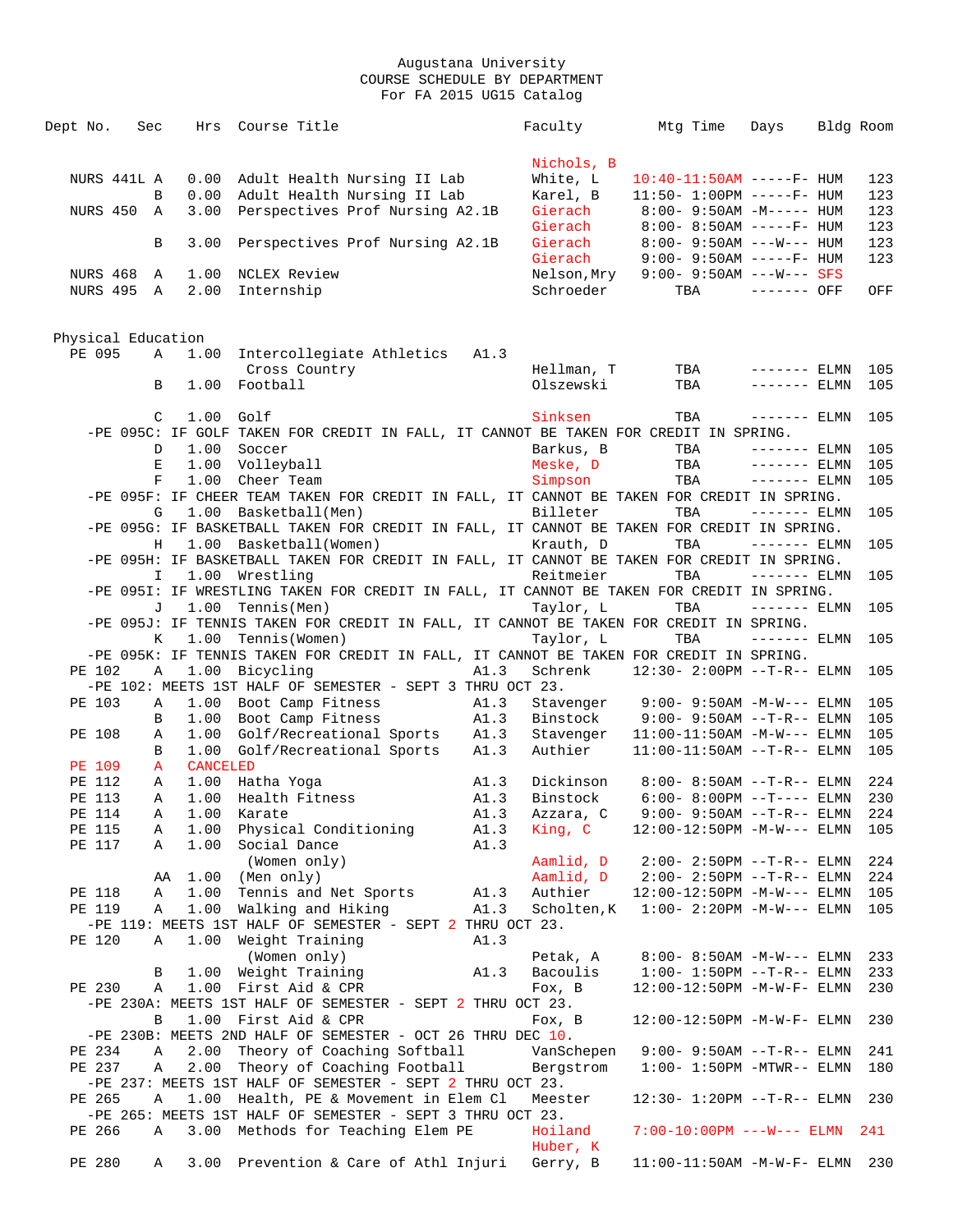| Dept No.                           | Sec                          | Hrs          | Course Title                                 |       | Faculty                  | Mtg Time                                                 | Days         | Bldg Room |            |
|------------------------------------|------------------------------|--------------|----------------------------------------------|-------|--------------------------|----------------------------------------------------------|--------------|-----------|------------|
|                                    |                              |              |                                              |       |                          |                                                          |              |           |            |
|                                    |                              |              |                                              |       |                          |                                                          |              |           |            |
| PE 395                             | Α                            |              | 4.00 Internship                              |       |                          |                                                          |              |           |            |
|                                    |                              |              | Fitness                                      |       | Barkley, S               | TBA                                                      | ------- OFF  |           | OFF        |
|                                    | В                            | 4.00         | Coaching                                     |       | Stavenger                | TBA                                                      | ------- OFF  |           | OFF        |
|                                    | D                            | 4.00         | Sport Management I                           |       | Pierson, D               | TBA                                                      | ------- OFF  |           | OFF        |
| PE 495                             | Α                            | 4.00         | Internship<br>Sport Management II            |       | Pierson, D               | TBA                                                      | ------- OFF  |           | OFF        |
|                                    |                              |              |                                              |       |                          |                                                          |              |           |            |
|                                    |                              |              |                                              |       |                          |                                                          |              |           |            |
| Philosophy                         |                              |              |                                              |       |                          |                                                          |              |           |            |
| PHIL 110                           | A                            | 3.00         | Dimensions of the Self                       | A1.2  | O'Hara, D                | $8:00 - 8:50AM - M - W - F - HUM$                        |              |           | 301        |
| PHIL 120                           | Α                            | 3.00         | Critical Thinking                            | A2.2  | Vicens                   | $11:00-11:50AM$ -M-W-F- HUM                              |              |           | 226        |
| PHIL 200                           | A                            | 3.00         | Reason, Faith, Srch Meaning                  | A4.2  | Minister                 | $8:30 - 9:50AM -T-R-- HUM$                               |              |           | 202        |
|                                    | B                            | 3.00         | Reason, Faith, Srch Meaning                  | A4.2  | Minister                 | 11:00-12:20PM --T-R-- HUM                                |              |           | 202        |
| <b>PHIL 220</b><br><b>PHIL 297</b> | Α                            | 3.00         | Our Phil Heritage I                          | A3.1A | O'Hara, D                | $2:00 - 2:50PM -M-W-F - HUM$                             |              |           | 201        |
| PHIL 300                           | $\mathbf{A}$<br>$\mathbb{A}$ | 3.00         | <b>CANCELED</b><br>Contemporary Moral Issues |       |                          | $1:00 - 1:50PM -M-W-F - HUM$                             |              |           | 227        |
| PHIL 332                           | A                            | 3.00<br>3.00 | Seminar                                      | A2.1B | Vicens                   |                                                          |              |           |            |
|                                    |                              |              | Environmental Philosophy                     |       | O'Hara, D                | 12:00-12:50PM -M-W-F- HUM                                |              |           | 202        |
| PHIL 395 A                         |                              | 4.00         | Internship                                   |       | O'Hara, D                | TBA                                                      | $------$ OFF |           | OFF        |
|                                    |                              |              |                                              |       |                          |                                                          |              |           |            |
|                                    |                              |              |                                              |       |                          |                                                          |              |           |            |
| Physics                            |                              |              |                                              |       |                          |                                                          |              |           |            |
| PHYS 110                           | A                            | 3.00         | From Atoms To Stars                          | A3.2  | Grau, N                  | $8:30-9:50AM --T-R--MC$                                  |              |           | 201        |
| PHYS 201                           | $\mathbb{A}$                 | 4.00         | Physics for Life Science I                   | A3.2  | Engebretsn               | $1:00 - 1:50PM -M-W-F - MC$                              |              |           | 202        |
|                                    |                              |              |                                              |       | Engebretsn               | $9:00-10:50AM$ ----R-- HUM                               |              |           | 319        |
|                                    | B                            | 4.00         | Physics for Life Science I                   | A3.2  | Engebretsn               | $1:00 - 1:50PM -M-W-F - MC$                              |              |           | 202        |
|                                    |                              |              |                                              |       | Engebretsn               | $11:00-12:50PM$ ----R-- HUM                              |              |           | 319        |
|                                    | C                            | 4.00         | Physics for Life Science I                   | A3.2  | Engebretsn<br>Engebretsn | $1:00 - 1:50PM -M-W-F - MC$<br>$1:00-2:50PM$ ----R-- HUM |              |           | 202<br>319 |
| PHYS 221                           | $\overline{A}$               | 4.00         | General Physics I                            | A3.2  | Alton                    | $1:00 - 1:50PM -M-W-F - MC$                              |              |           | 201        |
|                                    |                              |              |                                              |       | Alton                    | $8:00 - 9:50AM -T--- HUM$                                |              |           | 319        |
|                                    | B                            | 4.00         | General Physics I                            | A3.2  | Alton                    | $1:00-1:50PM -M-W-F-MC$                                  |              |           | 201        |
|                                    |                              |              |                                              |       | Alton                    | $10:40-12:30PM$ --T---- HUM                              |              |           | 319        |
|                                    | C                            | 4.00         | General Physics I                            | A3.2  | Alton                    | $1:00 - 1:50PM -M-W-F - MC$                              |              |           | 201        |
|                                    |                              |              |                                              |       | Alton                    | $1:00-2:50PM -T--- HUM$                                  |              |           | 319        |
| <b>PHYS 235</b>                    | Α                            | 4.00         | Computer Organization                        |       | Shum, S                  | $8:40 - 9:50AM - M - W - F - MC$                         |              |           | 001        |
| <b>PHYS 281</b>                    | A                            | 2.00         | Intermediate Laboratory                      |       | Wells, E                 | $1:00-2:00PM$ --T---- MC                                 |              |           | 252        |
|                                    |                              |              |                                              |       | Grau, N                  |                                                          |              |           |            |
|                                    |                              |              |                                              |       | Wells, E                 | $2:00 - 5:00PM -T--- MC$                                 |              |           | 252        |
|                                    |                              |              |                                              |       | Grau, N                  |                                                          |              |           |            |
| PHYS 321 A                         |                              | 4.00         | Computational Physics                        |       | Grau, N                  | $9:00 - 9:50AM - M - W - F - MC$                         |              |           | 002        |
|                                    |                              |              |                                              |       | Grau, N                  | TBA                                                      | $------$ MC  |           |            |
| PHYS 373                           | A                            | 3.00         | Quantum Mechanics                            |       | Wells, E                 | 11:00-11:50AM -M-W-F- MC                                 |              |           | 161        |
| PHYS 391                           | Α                            | 3.00         | Senior Thesis                                |       | Alton                    | TBA                                                      | $------$ GSC |           |            |
| PHYS 395 A                         |                              | 4.00         | Internship                                   |       | Alton                    | TBA                                                      | ------- OFF  |           | OFF        |
|                                    |                              |              |                                              |       |                          |                                                          |              |           |            |
| Psychology                         |                              |              |                                              |       |                          |                                                          |              |           |            |
| <b>PSYC 115</b>                    | A                            | 3.00         | General Psychology                           | A3.3  | Trainor                  | $8:00 - 8:50AM - M - W - F - MC$                         |              |           | 257        |
|                                    | В                            | 3.00         | General Psychology                           | A3.3  | Zell, A                  | $11:00-11:50AM$ -M-W-F- HUM                              |              |           | 301        |
|                                    | C                            | 3.00         | General Psychology                           | A3.3  | Zell, A                  | 12:00-12:50PM -M-W-F- HUM                                |              |           | 301        |
| PSYC 210                           | A                            | 3.00         | Life-Span Human Development A1.2             |       | Babcock, E               | $8:00-8:50AM$ -M-W-F- MC                                 |              |           | 255        |
|                                    | B                            | 3.00         | Life-Span Human Development A1.2             |       | Babcock, E               | $9:00 - 9:50AM - M-W-F - MC$                             |              |           | 255        |
|                                    | C                            | 3.00         | Life-Span Human Development A1.2             |       | Jeppsen                  | $11:00-12:20PM$ --T-R-- MC                               |              |           | 257        |
|                                    | D                            | 3.00         | Life-Span Human Development A1.2             |       | Jeppsen                  | 12:30- 1:50PM --T-R-- MC                                 |              |           | 257        |
| PSYC 232                           | Α                            | 4.00         | Abnormal Psychology                          |       | Trainor                  | $8:00 - 9:50AM -T-R-- MC$                                |              |           | 253        |
|                                    | В                            | 4.00         | Abnormal Psychology                          |       | Trainor                  | $12:30 - 2:20PM -T-R-- MC$                               |              |           | 253        |
| <b>PSYC 235</b>                    | Α                            | 4.00         | Counseling & Psychotherapy                   |       | Jeppsen                  | $3:00-4:50PM -T-R--MC$                                   |              |           | 253        |
| PSYC 240                           | A                            | 3.00         | Cognitive Psychology                         |       | Babcock, E               | $1:00 - 1:50PM - M - W - F - MC$                         |              |           | 257        |
| PSYC 250                           | A                            | 3.00         | Social Psychology                            |       | Zell, A                  | $9:00 - 9:50AM - M - W - F - MC$                         |              |           | 257        |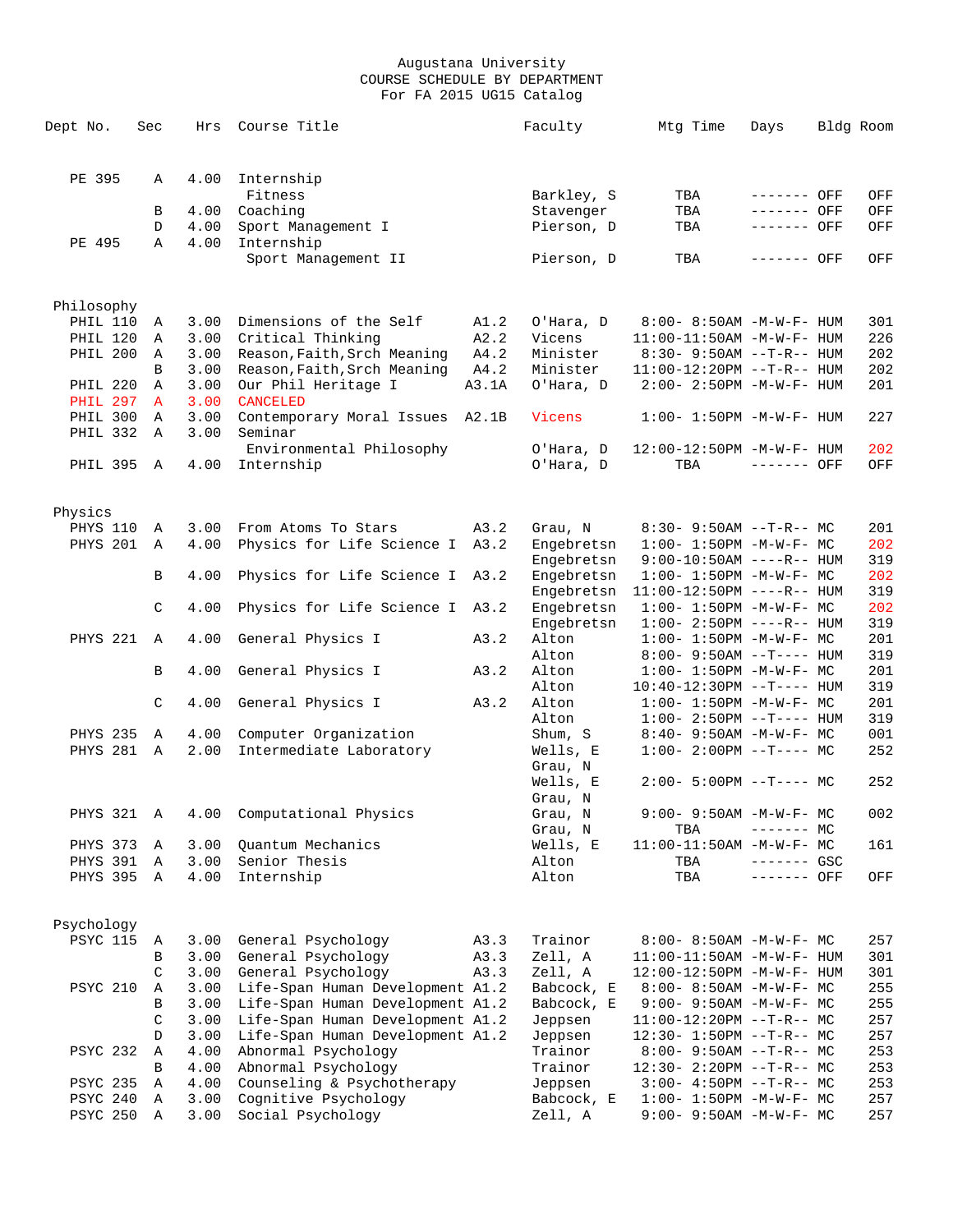| Dept No.             | Sec          | Hrs                     | Course Title                                                           |      | Faculty     | Mtg Time                          | Days         | Bldg Room |
|----------------------|--------------|-------------------------|------------------------------------------------------------------------|------|-------------|-----------------------------------|--------------|-----------|
| PSYC 270             | A            | 4.00                    | Statistics                                                             |      | Sorenson, D | 8:00- 8:50AM -M-W-F- MC           |              | 153       |
|                      | B            | 4.00                    | Statistics                                                             |      | Sorenson, D | $9:00 - 9:50AM - M - W - F - MC$  |              | 153       |
|                      | C            | 4.00                    | Statistics                                                             |      | Lima, O     | $11:00-11:50AM$ -M-W-F- MC        |              | 153       |
|                      | $\mathbb{D}$ | 4.00                    | Statistics                                                             |      | Lima, 0     | $12:00-12:50PM -M-W-F-MC$         |              | 153       |
|                      |              |                         | -PSYC 270: MUST ALSO REGISTER FOR PSYC 270L LAB SECTION.               |      |             |                                   |              |           |
| PSYC 270L A          |              | 0.00                    | PSYC 270: Lab                                                          |      | Staff       | $7:00 - 7:50PM$ ---W--- MC        |              | 001       |
|                      | B            | 0.00                    | PSYC 270: Lab                                                          |      | Staff       | $9:00-9:50AM$ ----R-- MC          |              | 001       |
|                      | C            | 0.00                    | PSYC 270: Lab                                                          |      | Staff       | $10:00-10:50AM$ ----R-- MC        |              | 001       |
|                      | D            | 0.00                    | PSYC 270: Lab                                                          |      | Staff       | $11:00-11:50AM$ ----R-- MC        |              | 001       |
| <b>PSYC 391</b>      | A            | 4.00                    | Practicum                                                              |      | Trainor     | TBA                               | ------- OFF  | OFF       |
|                      |              |                         | -PSYC 391: INSTRUCTOR SIGNATURE REQUIRED. VARIABALE CREDIT 2-4 CR HRS. |      |             |                                   |              |           |
| PSYC 393 A           |              |                         | 3.00 Directed Research                                                 |      | Babcock, E  | TBA                               | $------$ MC  |           |
|                      |              |                         | -PSYC 393: INSTRUCTOR SIGNATURE REQUIRED. VARIABLE CREDIT 1-3 CR HRS.  |      |             |                                   |              |           |
| <b>PSYC 397 A</b>    |              | <b>CANCELED</b>         |                                                                        |      |             |                                   |              |           |
|                      |              |                         |                                                                        |      |             |                                   |              |           |
| Religion<br>RELI 110 | Α            | 3.00                    | Exploring Christian Faith                                              | A4.1 | Bowman, R   | $11:00-12:20PM$ --T-R-- HUM       |              | 226       |
|                      | В            | 3.00                    | Exploring Christian Faith                                              | A4.1 | Bowman, R   | 12:30- 1:50PM --T-R-- HUM         |              | 226       |
|                      | C            | 3.00                    | Exploring Christian Faith                                              | A4.1 | Bowman, R   | $3:30 - 4:50PM -T-R-- HUM$        |              | 226       |
|                      | D            | 3.00                    | Exploring Christian Faith                                              | A4.1 | Haar, M     | 9:00- 9:50AM -M-W-F- HUM          |              | 202       |
|                      | E            | 3.00                    | Exploring Christian Faith                                              | A4.1 | Haar, M     | $11:00-11:50AM$ -M-W-F- HUM       |              | 202       |
|                      | F            | 3.00                    | Exploring Christian Faith                                              | A4.1 | Swanson, R  | $8:00 - 8:50AM - M - W - F - HUM$ |              | 202       |
| RELI <sub>200</sub>  | Α            | 3.00                    | Reason, Faith, Srch Meaning                                            | A4.2 | Minister    | $8:30 - 9:50AM -T-R-- HUM$        |              | 202       |
|                      | B            | 3.00                    | Reason, Faith, Srch Meaning                                            | A4.2 | Minister    | $11:00-12:20PM --T-R--HUM$        |              | 202       |
| RELI <sub>213</sub>  | $\mathbf{A}$ | 3.00                    | <b>CANCELED</b>                                                        |      |             |                                   |              |           |
| RELI 214             | A            | 3.00                    | Gospels & Drama of Hum Life A4.2                                       |      | Swanson, R  | $9:00 - 9:50AM - M-W-F - EMC$     |              | 203       |
| RELI <sub>224</sub>  | A            | 3.00                    | <b>CANCELED</b>                                                        |      |             |                                   |              |           |
| RELI <sub>232</sub>  | A            | 3.00                    | <b>CANCELED</b>                                                        |      |             |                                   |              |           |
| RELI 235             | $\mathbf{A}$ | 3.00                    | Issue in Theological Ethics A4.2                                       |      | Pederson, A | $1:00 - 1:50PM - M - W - F - HUM$ |              | 226       |
| RELI 255             | A            | 3.00                    | Reli, Politics & Violence                                              | A4.2 | Haar, M     | $8:30 - 9:50AM -T-R-- HUM$        |              | 226       |
| RELI 332             | A            | 3.00                    | Seminar in Contemporary Theology                                       |      | Swanson, R  | $11:00-11:50AM - M-W-F- HUM$      |              | 227       |
| RELI 395             | A            | 3.00                    | Internship                                                             |      | Pederson, A | TBA                               | ------- OFF  | OFF       |
| RELI 397             | $\mathbf{A}$ | 3.00                    | TOPICS: Luth Heritage: Hist A4.2                                       |      | Croghan     | $1:00 - 1:50PM - M - W - F - SFS$ |              |           |
| RELI 400             | $\mathbf{A}$ | 3.00                    | Senior Thesis                                                          |      | Pederson, A | TBA                               | $------$ HUM |           |
|                      |              |                         |                                                                        |      |             |                                   |              |           |
| Sociology            |              |                         |                                                                        |      |             |                                   |              |           |
| SOCI 110             | A            |                         | 3.00 Contemporary Society                                              | A3.3 | Ly, C       | $1:00 - 1:50PM - M - W - F - MC$  |              | 253       |
|                      | В<br>C       | 3.00<br><b>CANCELED</b> | Contemporary Society                                                   | A3.3 | Ly, C       | $2:00 - 2:50PM -M-W-F - MC$       |              | 253       |
| SOCI 120             | Α            | 3.00                    | Aging and Society                                                      | A1.2 | Bunger      | $11:00-12:20PM$ --T-R-- MC        |              | 253       |
| SOCI 240             | Α            | 3.00                    | Deviance and Social Control                                            |      | Swart, W    | $9:00 - 9:50AM - M - W - F - MC$  |              | 120       |
| SOCI 270             | Α            | 3.00                    | Introduction to Archeology A3.3                                        |      | Carlson, K  | 2:00- 3:20PM --T-R-- HUM          |              | 201       |
| SOCI 271             | Α            | 3.00                    | Cultural Anthropology                                                  | A3.6 | Carlson, K  | $6:00-9:00PM -M--- MC$            |              | 257       |
| SOCI 297             | Α            | 3.00                    | TOPICS:                                                                |      |             |                                   |              |           |
|                      |              |                         | Gender, Sex, and Sexuality                                             |      | Ly, C       | $11:00-11:50AM$ -M-W-F- MC        |              | 120       |
| SOCI 320             | Α            | 3.00                    | Native American Social Sys A3.6                                        |      | Bunger      | $6:00-9:00PM -M--- MC$            |              | 201       |
|                      | В            | 3.00                    | Native American Social Sys A3.6                                        |      | Bunger      | $6:00-9:00PM --T---MC$            |              | 201       |
| SOCI 360             | Α            | 4.00                    | Sociological Theory                                                    |      | Swart, W    | $1:00-2:50PM -T-R--MC$            |              | 120       |
| SOCI 395             | Α            | 4.00                    | Internship                                                             |      | Swart, W    | TBA                               | ------- OFF  | OFF       |
| SOCI 495 A           |              | 4.00                    | Internship                                                             |      | Swart, W    | TBA                               | ------- OFF  | OFF       |
| Spanish              |              |                         |                                                                        |      |             |                                   |              |           |
| SPAN 110             | Α            | 3.00                    | Intro to Spanish I                                                     | A3.4 | Ogdie       | $8:00 - 8:50AM - M - W - F - HUM$ |              | 321       |
|                      | В            | 3.00                    | Intro to Spanish I                                                     | A3.4 | Ogdie       | 9:00- 9:50AM -M-W-F- HUM          |              | 321       |
|                      | C            | 3.00                    | Intro to Spanish I                                                     | A3.4 | Cabrera     | 8:30- 9:50AM --T-R-- HUM          |              | 302       |
|                      | D            | 3.00                    | Intro to Spanish I                                                     | A3.4 | Rueter      | $1:00 - 1:50PM - M - W - F - HUM$ |              | 301       |
|                      | E            | 3.00                    | Intro to Spanish I                                                     | A3.4 | Rueter      | 2:00- 2:50PM -M-W-F- HUM          |              | 301       |
| SPAN 111             | Α            | 3.00                    | Intro to Spanish II                                                    | A3.4 | Gonzalez    | $12:30 - 1:50PM -T-R--HUM$        |              | 302       |
| SPAN 210             | Α            | 4.00                    | Intermediate Spanish I                                                 |      | Cabrera     | 12:30- 2:20PM --T-R-- HUM         |              | 301       |
|                      | B            | 4.00                    | Intermediate Spanish I                                                 |      | Gonzalez    | $3:00-4:50PM -T-R--HUM$           |              | 302       |